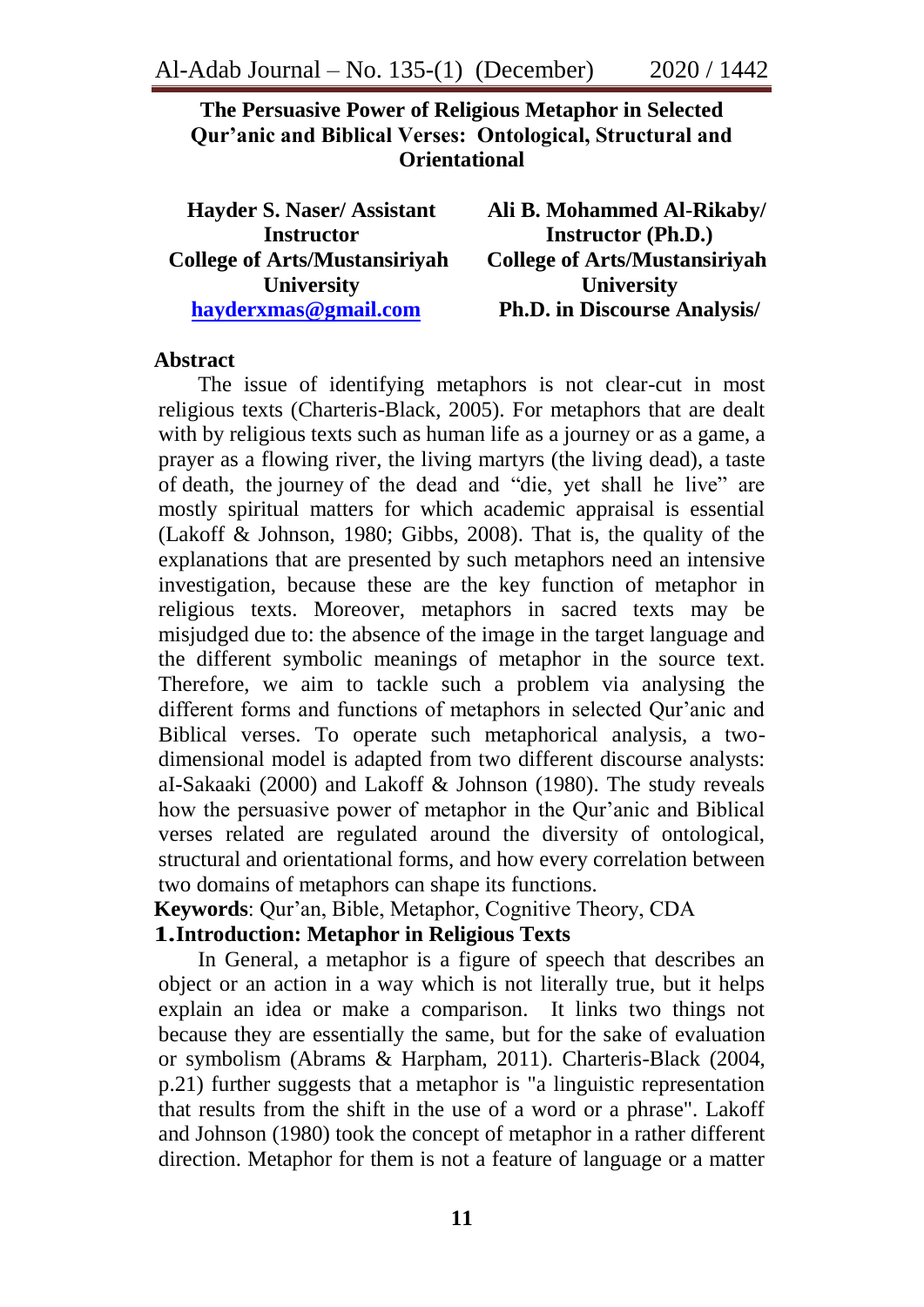of words. Rather, it is pervasive in everyday life, in our thoughts and actions and in our ordinary conceptual system (p.3).

The above definitions show a vital mark as having explanations for the used metaphorical expression particularly: identifying metaphors is not clear enough in rhetoric, poetics or even language used by ordinary people. For most arisen metaphors caused by relations in regard to meaning which are represented as a shift in the use of any selected word from one context to another (Charles-Black, 2005). To illustrate, the common example of metaphor is "God is the Father" which is considered as something principle for Christians but the question is that does this metaphorical expression mean literally that God is the father of people or the relation between God and people is compared to this between a father and a child? Metaphorical analysis may require that the word 'God' should take the prototypical traits of a father such as providing the physical and spiritual needs for his children and saving his children from danger. Similarly, the explanation may depend on the system of belief for the metaphor receivers. Thus, those who believe and those who are not may be different according to the extent that is seen by them for such a metaphor. For the believers in God, their tension will be greater regarding relations of semantic aspects than those who are not considered as believers who believe in literal interpretation. Soskice (1985) assumes that the metaphorical reference is figured out due to the contextual utterances represented by the speaker's intention.

For example, assuming that a religious metaphor about a sower is meant through the context of everyday life, there is a literal meaning; however, when an interpretation into the religious context is occurred, the metaphorical meaning will be clearly shown. Another thing is that the metaphor recipient who recognizes the existed tension between language form and its meaning will determine the right interpretation. So, Recognition of such tension will be different according to the individuals. In such away, the topic of identifying metaphor is not probable to be resolved since it depends on metaphor interpretation and this is a problematic issue for divergence represented by personal spiritual experience. Gibbs, 2001). Suggests that understanding religious metaphor in in the Bible (Old and New Testaments) is more complicated process than understanding literal sentences. For instance, life is a 'journey' or 'a pastime' or 'a game' is a common metaphor in both religious books since 'life' is compared to the concept of 'journey' or 'a pastime' or 'a game'; however, life is not considered literally a journey or a game in reality. This use of metaphor entails that in real life, there will always be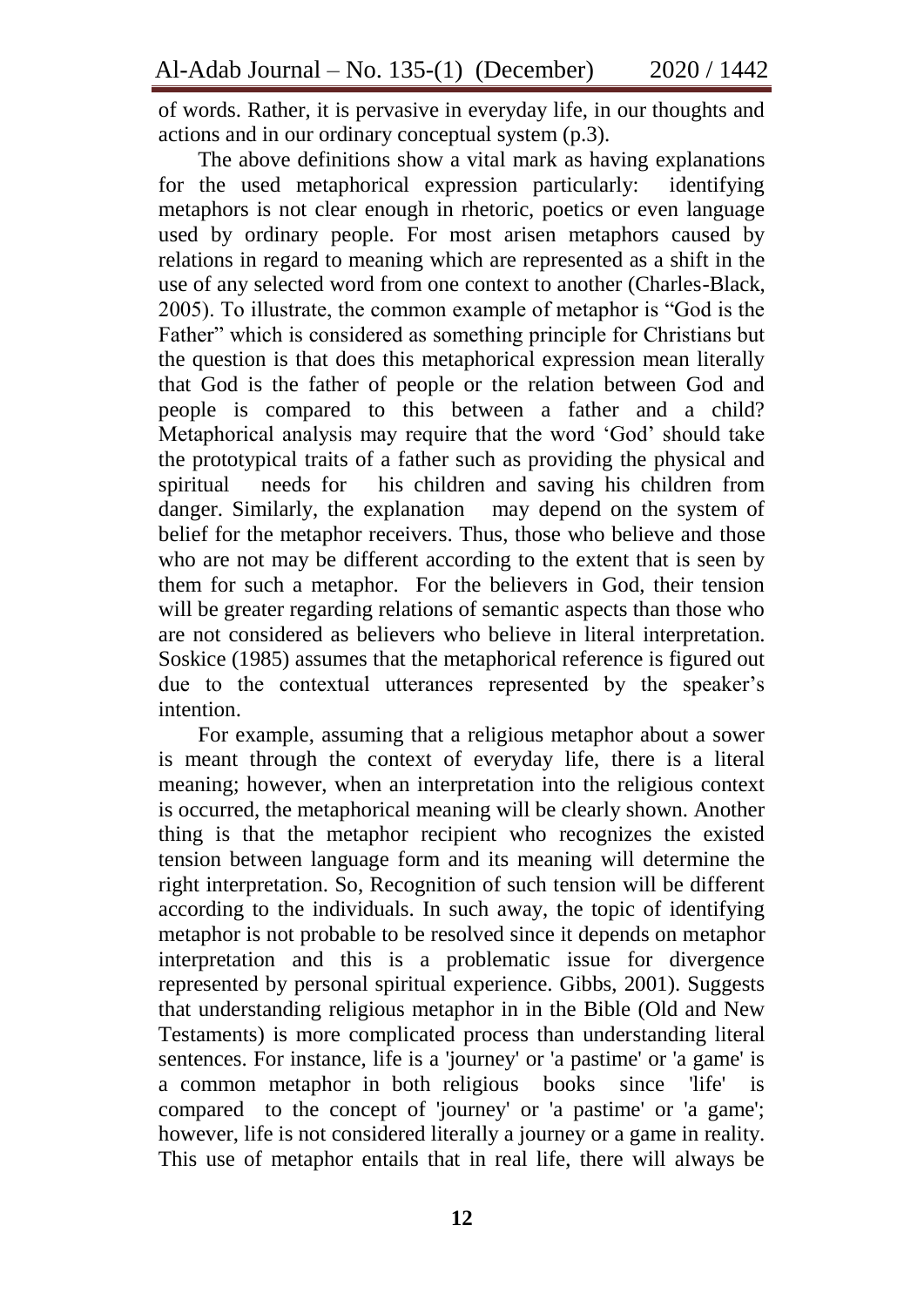some people living good and bad times or facing ups and downs in their life

Searle (1979), as a first step, focuses on the priority of literal meaning. He adds that the need for non-literal meaning needs to be taken into consideration, if the literal one does not make sense in the context. Newmark (1988) deems that to apprehend metaphors is to consider their meaning against their linguistic and cultural ones. Knowles and Moon (2006, p.75) state that 'context-based' and 'textbased' methods can provide better help in appreciating the meanings of metaphors. For example, when Jesus tells Martha that "I am the resurrection and the life; he who believes in me, though he dies, yet shall he live, and whoever lives and believes in me shall never die" (John 11.25). If we need to explain the paradox found in "though he dies, yet shall he live", it will not be possible without making a reference to the 'context-based' method to grasp the metaphorical use of the text. The word "die" here has two meanings: literal and metaphorical as it depends on the context of making a spiritual issue looks like a physical one (Charteris - Black, 2005).

Notwithstanding, it seems that It is not so vital to recognize what is literal and metaphorical since the task becomes more difficult when a researcher needs to recognize what is intended beyond the metaphorical meaning itself. Hence, these words which are attributed to Jesus Christ validate that understanding metaphors requires going beyond the literal which is vital to religious thought and its spiritual ideas.

Therefore, building on Lakoff & Johnson's (1980) and al-Sakaaki's (2000) theories, this study is in regard to applying both cognitive and linguistic views of metaphor theory to the selected Qur'anic and Biblical verses. Nonetheless, we hope that the application of such an approach can deliver cherished views. Thus, the overall aim of this paper is to provide the rhetorical and linguistic creativity of the Bible and the Qur'an via applying the cognitive theory of metaphor. These metaphors are identified in the selected Qur'anic and biblical verses as persuasive tools for both Muslims and Christians. They are used to persuade both sides to have trust, relief and faith in God and, concurrently, to strengthen their faith in God.

This paper is mainly concerned with applying a cognitive and linguistic view of metaphor theory as conceived by Lakoff and Johnson (1980) and al- Sakkaki (2000) to the Bible and the Qur'an with reference to the diversity of ontological, structural and orientational forms. The study grounds itself on the need to identify and interpret the metaphorical functions and meanings of the Bible and the Qur'an verses in depth. Besides, the requirement for studying metaphors in religious texts has been determined according to the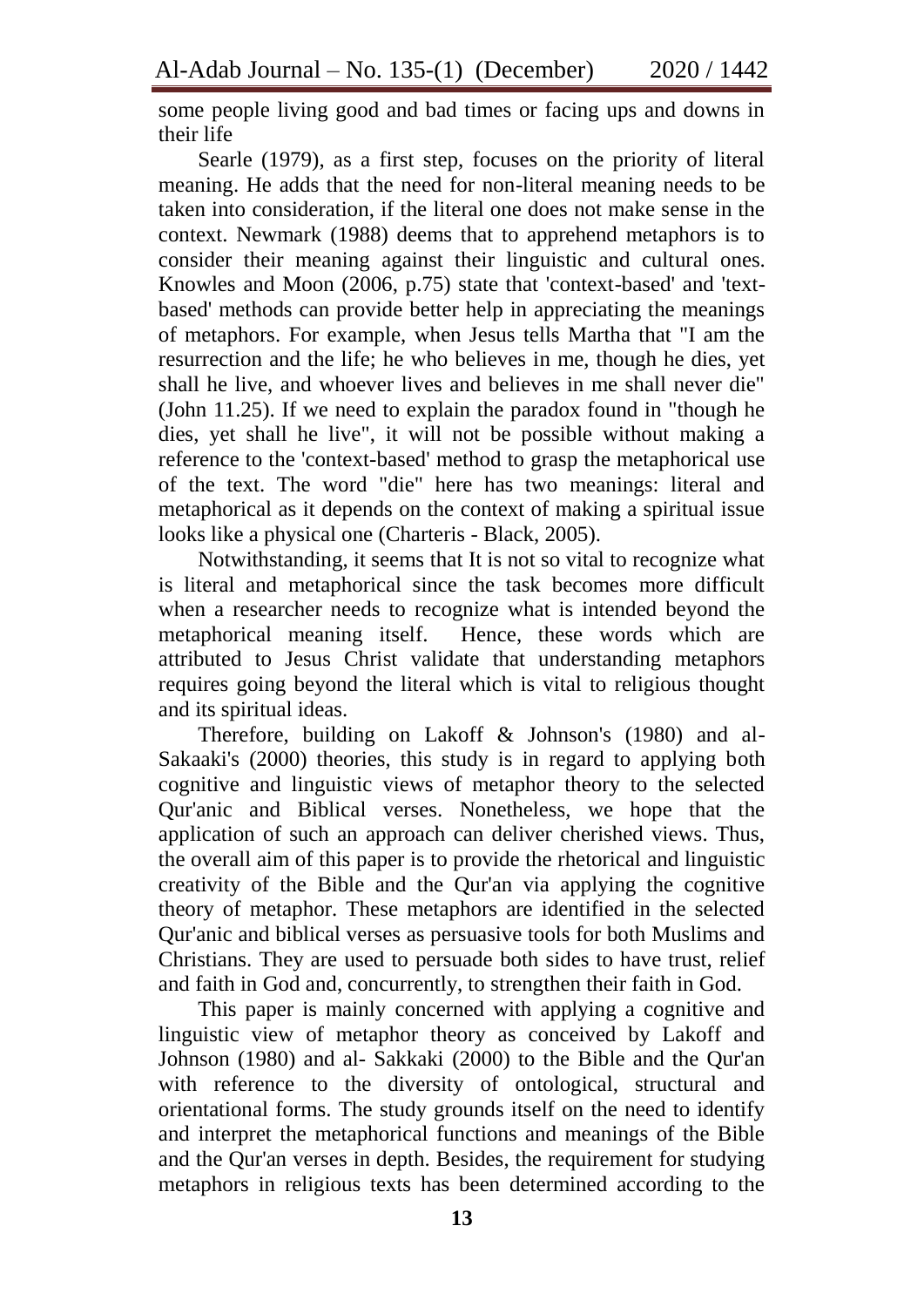need to infer religious principles and commandments from the sources on a comprehensive basis (El- Sharif, 2011). Thus, the paper outlines the metaphorical functions by which one can consider the two famous religious books of Qur'an and Bible not only as religious books of moral teachings, but also as a rhetorical marvel for Christians and Muslims. Therefore, metaphorical language establishes an indispensable cognitive tool in religious discourse.

*a. Theoretical Views on Metaphor Analysis in English Language*

There are two common types of meanings in English language which factual or objective meaning and figurative or associative meaning "al-majaaz". Whereas the first type denotes can determine the accurate and objective meanings, al-majaaz indicates the associative meanings of a figurative expression which has to do with individual mental understandings of the speaker's words. Within the context of associative meanings, metaphorical language has been valued in Arabic religious discourse (the Qur'an) regularly for its rhetorical significance, although early Arab philologists did not perceive it as a crucial form of language (El-Sharif, 2011). In such a way, the Islamic religious discourse regarded metaphorical language as a supportive ornamental feature for centuries. This is particularly if the aim of metaphors is to involve debates and arguments which focus on attracting the discourse recipient's consideration.

AI-Sakaaki (2000, pp. 481-498) states that metaphor in Arabic language can be mainly divided into explicit metaphor (teshriheyah) "thou mayest bring forth mankind from the shadows to the light by the leave of their Lord (14:1)" and implicit metaphor (mekaniyah) as in "and lower to them the wing of humbleness out of mercy (17:24). However, he proposes that these two types can be classified further into eight types: explicit and definite metaphor such as the sarcastic metaphor; imaginative and definite metaphor such as the claws of death; explicit and probable metaphor for reality and imagination as in "God let it (unthankful city) taste the garment of hunger and of fear (16:112)"; metaphor by way of substitution, metonymy and allusion as in take the reins of your life in your hands or as in "God's hand is over their hands (48:10)"; the original metaphor as in her love is clean white or she died with a clear conscience; the derived metaphor as in "Shuaib, does thy prayer command thee that we should leave that our fathers served, or to do as we will with our goods? Thou art the clement one, the rightminded (11:87)"; "tejridiay" metaphor or topical metaphor as in I talked to a sea (a man) whose (knowledge) of sciences is so intense and "tershihiya" metaphor as in we all live by such a full sea whose waves are still crashing.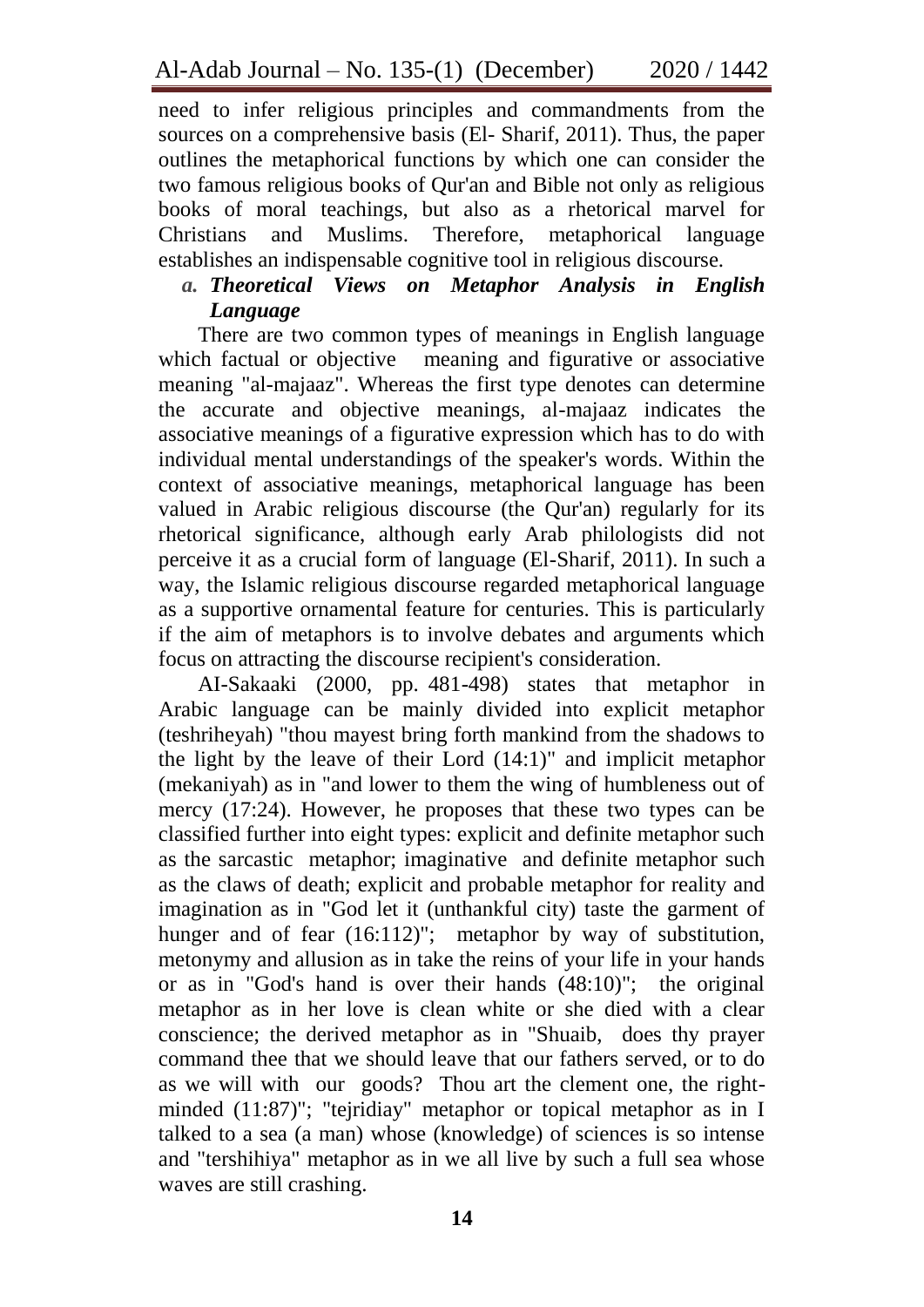AI-Jurjani (2001, pp.31-33) divides the metaphor into what is useful and useless or significant and insignificant. What he means by insignificant metaphor is the one intended by the speaker to fulfil a desire or to express and expand the semantic qualities or sense relations only. That is such a metaphor does not convey or add a new understanding for it counts on the synonymy of a pair of words, the borrowed and the borrowed for. For instance, the word 'al- meshafar' (camel's lip) indicates the same referent as in the word 'al-shefeh' (the lip), but the one and only difference between the two is that the first refers to an animal's lip, and the second refers to human lip. As for the significant metaphor, the purpose is analogous to its many aspects. For example, we say that 'we saw a lion', but we mean a 'courageous man" which is an exaggeration in describing the meaning of courage. The same person who hears this metaphor conjures up the suggestive image of the lion in his blood, his feet, his bones, and his strength and the other meaning is inherent in nature, which leads to boldness and courage.

Al-Rumani (1976, p.85) discussed the metaphor as a trope that has a close relation to simile. Metaphor in his view is a combination of two things via a shared meaning between them that can interpret each of the two in ways of a certain form of comparison or simile. Al-Ramani states that every metaphor has a truth defining the metaphor as an act of explaining or showing it by using the phrase or the clause in a manner other than that which is laid out in the original language. He holds that, in Arabic language, there are three components that constitute a metaphor like: the borrowed which is the borrowed lexical item taken from the borrowed - form and given to the borrowed-to, the borrowed-from which is identical to the likened element in simile and the borrowed-to this which is equivalent to the likened-to sin a simile (p. 86). For instance, in "my head is all aflame with hoariness" (Q 19:4), the borrowed will be the fire, the borrowed-from is the verb form of fire and the borrowed-to is the head.

However, aI-Jurjani"s and al-Rumani's works do not differ from al- Sakaaki's visions. Their theories are regarded to be built on the fusion of both the 'topic' and the 'vehicle'. Both believe that a metaphor can be concluded in case one of the two elements of similarity enters the level of the vehicle so that it becomes a member of that category.

AI-Zemkhshari (1986) finds out that the purpose of the metaphor is to explain the meaning of the word, to express it, to confirm it, to exaggerate it, or to refer to it. It is an essential rhetorical device in the language of the Qur'an which comprises almost all wordplay. For instance, the Quran uses certain tropes to clarify specific terms such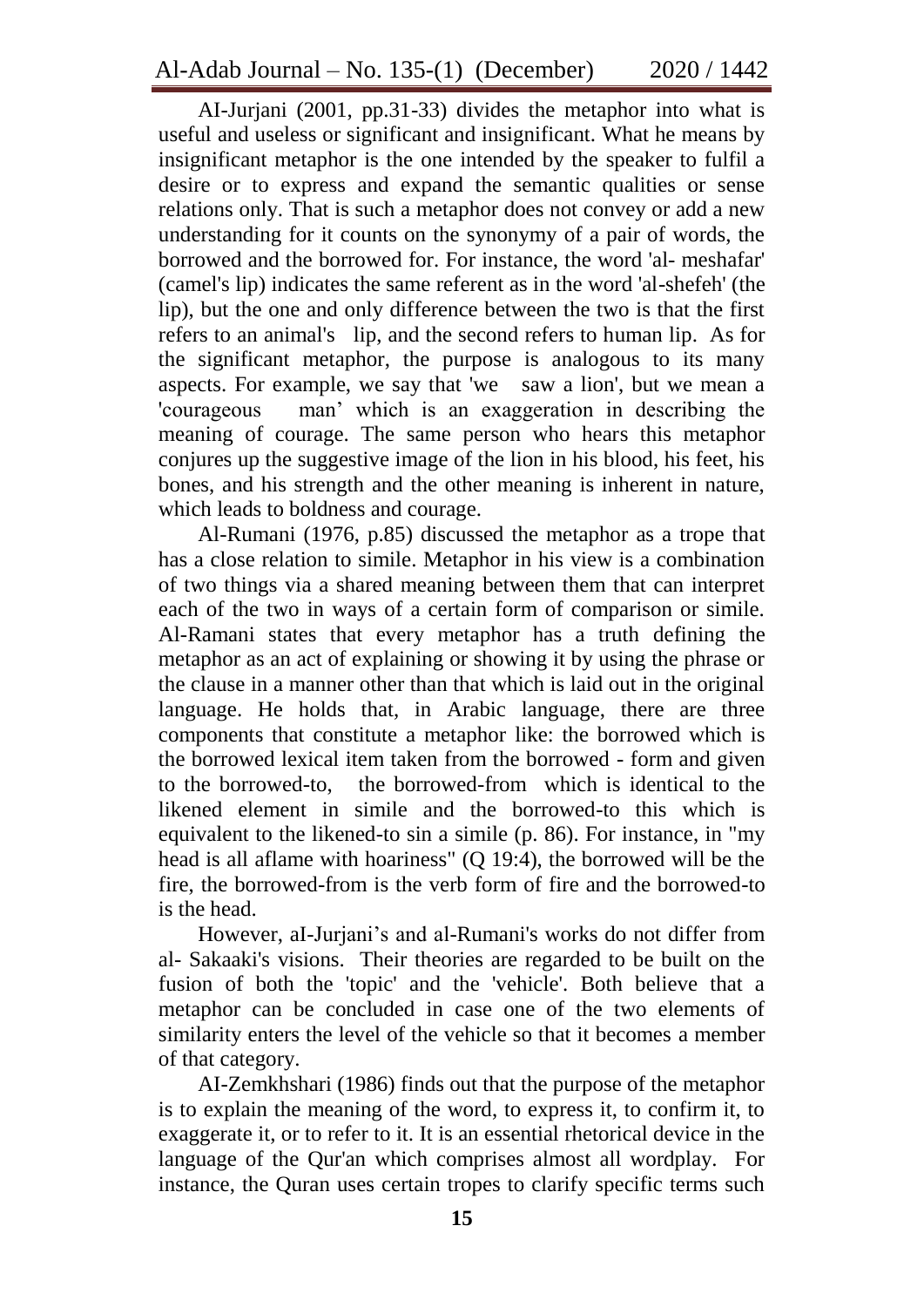as 'al-jannah' or paradise, 'al- naar' or hell, 'al-Sai'ah' or the Day of Judgment and 'al-kursi' or God's Throne. Some of these terms are beyond the powers of the human thoughts. For behind these terms lies a power that cannot be totally comprehended by the human thoughts. For this reason, such terms have been clarified via using specific expressions in which the human mind can realize such as ontological metaphors in form of abstract notions.

In the light of the former studies and views, there has been little contribution about Arabic Qur'anic metaphors in relation to the Biblical Ones. Despite many studies have been carried out in this field, it can be said that most of these contributions have been inspired by the classical theories of metaphors introduced by Lakoff & Johnson (1980), Lakoff & Tuner (1989), Lakoff (1988) and Lakoff (2008). However, the cognitive approach to metaphor is being used here not only because cognitive metaphors are present in the Qur'an and the Bible but also because of the use of creative imagination for these conceptual metaphors. The application of the Cognitive Theory of Metaphor will reveal how such metaphors are used creatively, as it is built on dichotomy or contrast of life and death, good and bad and how they are widely used to cover a broader aspect of human life, i.e., life after physical death (the afterlife/hereafter).

## *b. Functions of Metaphor*

The functions of metaphor have been consistently studied and analyzed within the structure of rhetoric and linguistics, but major functions have been more related to studies on figurative language. For metaphors have a consequential influence on the poetic oddity of a literary work. This is due to literary works depend on the imaginative use inferred to metaphor by its narrators.

Searle (1979) focuses on the literal meaning as a first step to understand metaphor functions. He assures that the non-literal meaning will be in need whenever the literal meaning does not make sense in the context. This is because of the pragmatic function adopted by Searle that metaphor has a pragmatic function since it tackles what is intended by the speaker rather than the semantic reference of the words told by the speaker. The same view was followed by Levinson (1983) as he mentions that metaphor has a function that cannot be derived by analytical norms of semantic interpretation, but by pragmatics which provides a reasonable metaphorical interpretation.

Lakoff and Johnson (1980) believe that metaphors are "not used to structure part of our normal conceptual system but as a new way of thinking about something". An example for such function is the metaphorical expression "a grief ago" used by Dylan Thomas to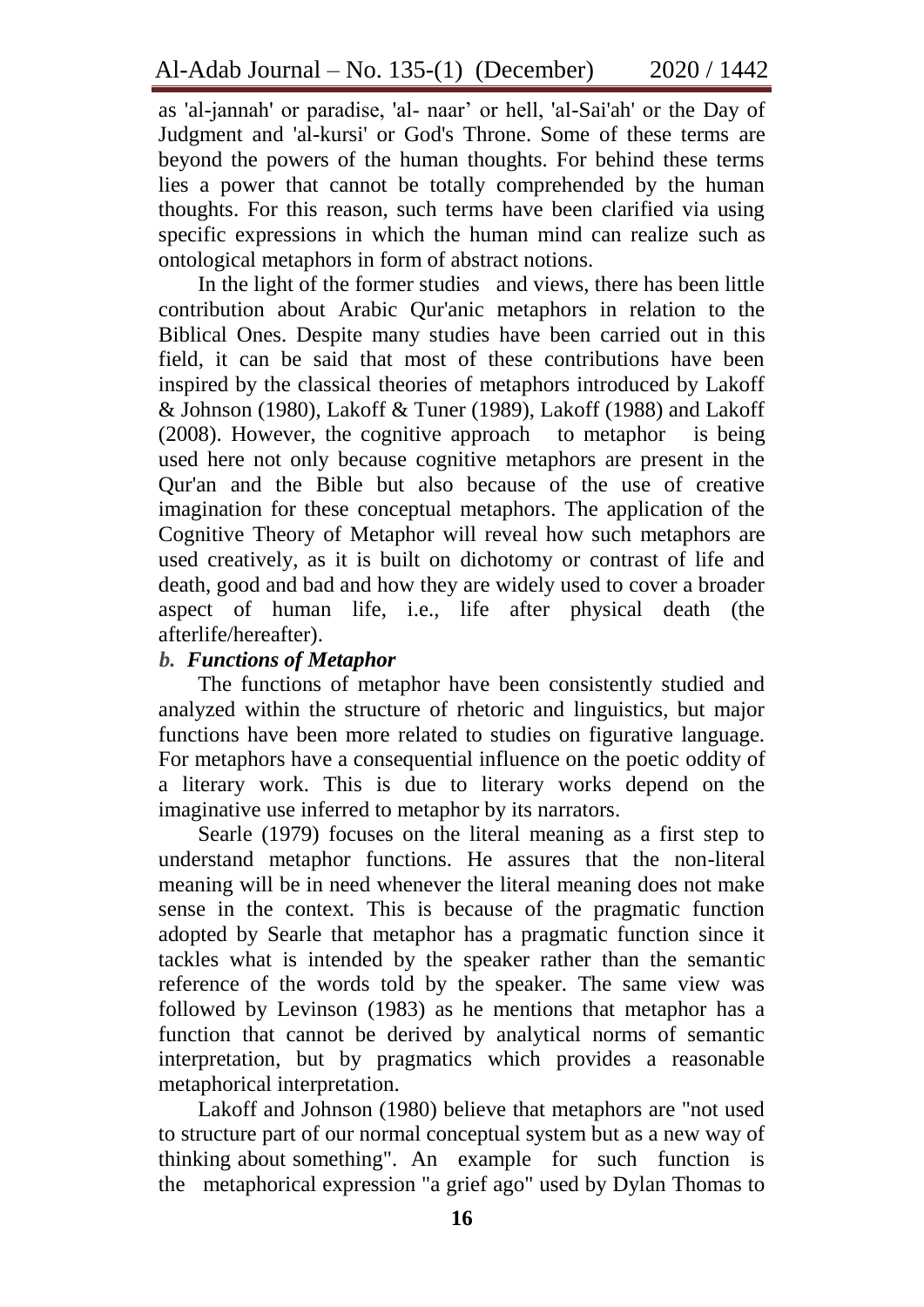express the passing of time in terms of an emotional state. This notion was developed in their later works such as Lakoff & Tuner (1989), Lakoff (1988, 1993) and Lakoff (2008). For example, Lakoff and Turner (1989, p. xi), present a special cognitive function by asserting that using metaphor is more like an element of daily experience or everyday life than it is purely a matter of language. For them, metaphor is a tool that human beings use so ordinary and they often operate it unconsciously and automatically. They find out that metaphor is matchless since it allows people to understand themselves and their world in ways that no other cognitive modes of thoughts can.

On the other hand, Sadock (1993) and other linguists criticize the cognitive semantics as he finds it an inadequate approach to provide an accurate account of metaphor analysis. For he argues that metaphor is beyond the scope of semantics as "it relies on conflict between what is said and what is intended" (p. ll0). With much focus on pragmatics, Charteris-Black (2004) concludes that the main function for a metaphor is "meaning transfer". He considers it a tool via which challenging rhetorical "meanings are transferred" (2004, p.l9). Using metaphor as a "medium of transfer" aids him to develop a rhetorically based approach to analyse political speeches and religious rhetoric metaphor known as Critical Metaphor Analysis.

Knowles and Moon (2006:75) believe that "context-based" and "text- based" methods can be used to differentiate between literal and metaphorical meanings. These methods examine how data in the context specifies that language is either metaphorical or literal and what kind of meaning speakers/readers give in regard to metaphor. Thus, to differentiate between literal and metaphorical meaning, Knowles and Moon (ibid) think that the context is used as a tool to help one recognize the intended meaning. For instance, with the expression "Peter is a lion", the context makes it clear whether the debate associates to a person or an animal.

Alternatively, Murray & Moon (2006) consider metaphor to be a sort of artistic enhancement that is isolated from everyday language. Methodologically, the authors move against the background of the conceptual metaphor theory of Lakoff and Johnson (1980) which is one of the most influential theories of metaphor. For them, metaphor is considered as the use of language to point to something other than what it originally claimed on, or literally means, for the purpose of suggesting some comparability or to connect between the two things.

To summarize the functions of metaphor, Saeed (2007) states that there are two traditional views relating to the study of the metaphor: the classical view and the romantic view. First, the classical view holds metaphor to be "decorative and does not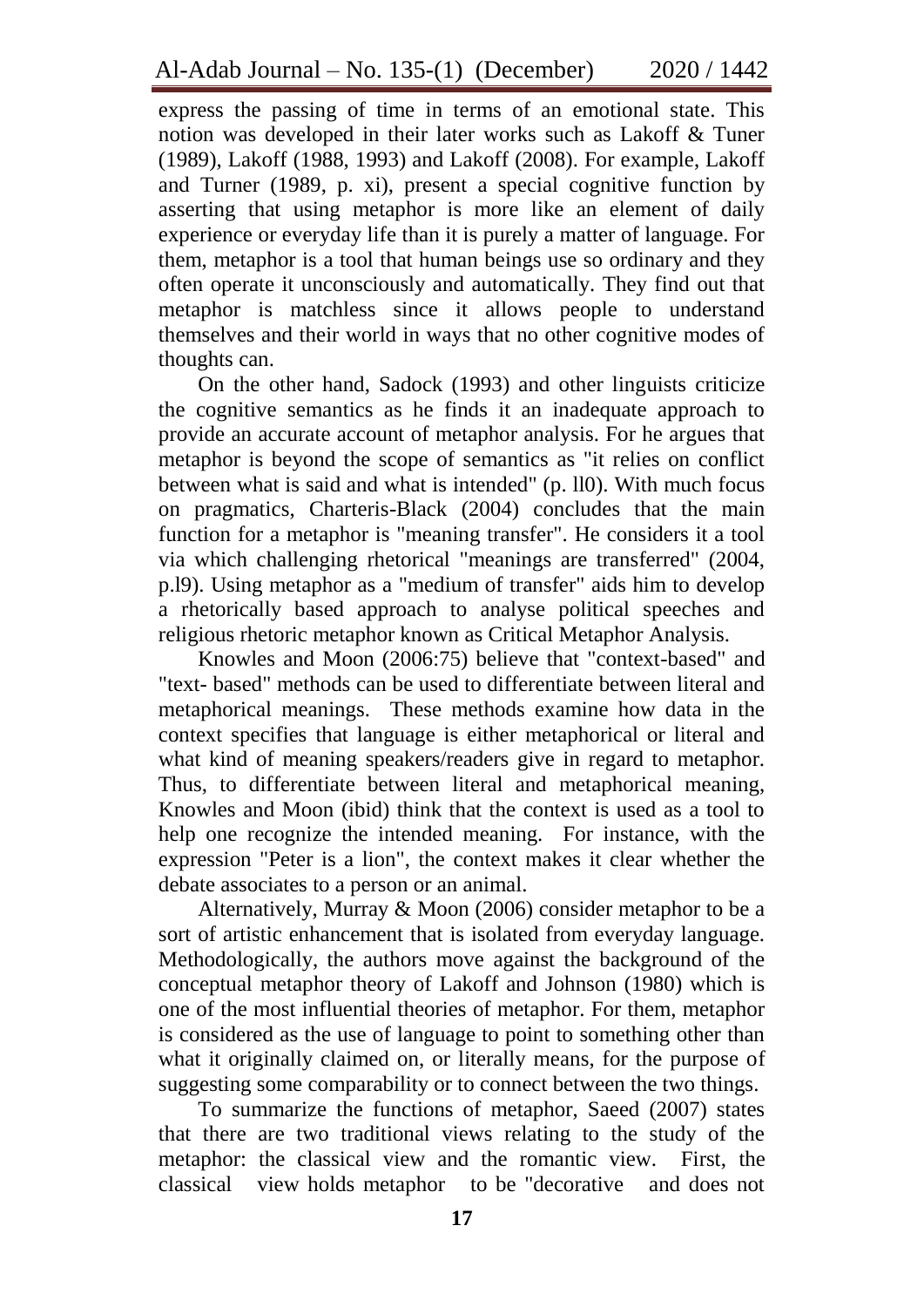relate the metaphor to thought". Secondly, the romantic view of the metaphor considers the metaphor as a central part to thought and as a way of experiencing the world.

Recently, the classic model of conceptual metaphor analysis for Lakoff and Johnson (1980) was expanded over Musolff (2016). Musolff uses metaphor analysis to critically examine the variation, historicity, pragmatic exploitation and interpretation of metaphors in political speeches and media. As a central new analytical function, the idea of "metaphor scenario" is proposed and tested against various political dataset. It allows him to link hypothesized conceptual metaphors to narrative and argumentative patterns in actual discourse.

## **2. Methodology**

In this paper, we take a cognitive approach to the identification of metaphor types and functions in different religious texts (Arabic and English). This means that we investigate the multidimensional meanings of the metaphors in the religious texts of the Qur'an and the Bible. Adopting such a multidimensional approach by using al-Sakaaki's (2000) and Lakoff & Johnson's (1980) theories has several consequences for the way in which we operationalize our metaphor analysis. First of all, it implies that a cognitive discourse approach can identify cases of persuasive metaphor in two complicated religious texts and in different contexts. Secondly, the multidimensional framework can identify cases of potentially literal and non-literal or deliberate and non-deliberate metaphors. Thirdly, since the study is assigned to shows how the cognitive theory of metaphor helps greatly reveal the rhetorical creativity of the Qur'an and the Bible, such a cognitive approach is utilized as a critical awareness of particular metaphors within different languages and cultures.

This paper is wholly dedicated to the metaphor analysis for selected verses taken from the Qur'an (such as The Cow) and the Bible (Job and Psalms in the Old Testament and Matthew and John in the New Testament).All examples of the Qur'an are cited from the English translation done in http://corpus.quran.com by different official translators such as Arthur John Arberry and Abdullah Yusuf Ali. Ali's and Arberry's translations are perhaps considered the most popular translation that stand as major achievements in this field.With reference to the verses from the Bible, the researcher is using the standard English translation used for academic study is the NRSV, the New Revised Standard Version in particular the Oxford annotated Bible which is widely used in major universities. It has the great advantage of being translated by people with a wide variety of theological viewpoints, rather than sectarian translations and of being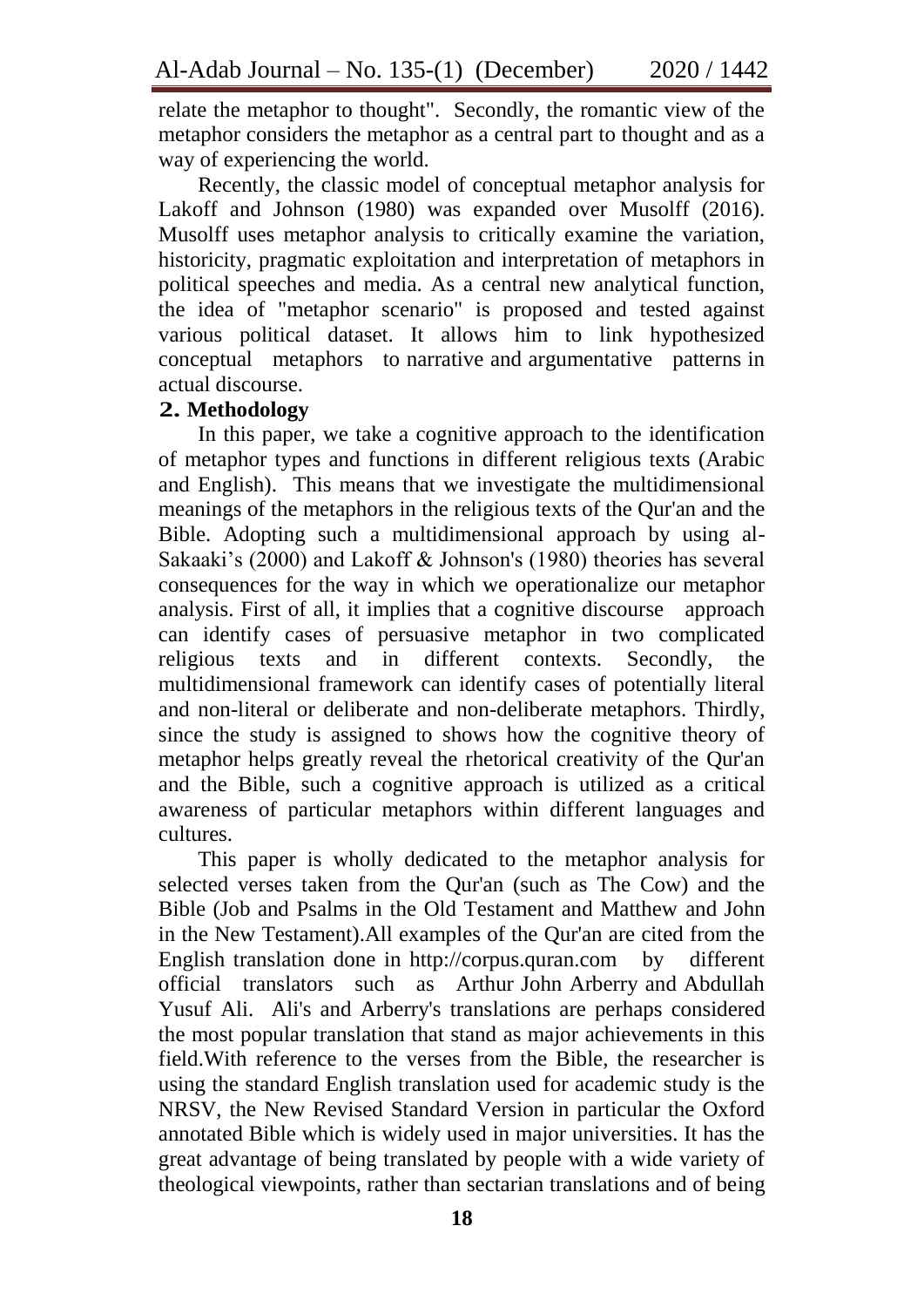modem and thus based on an up-to-date set of manuscript traditions. We have decided to choose religious verses of equal lengths from the Bible (Old and the New Testaments) and the Qur'an. That is why, the Book of Job and the first verses of the Book of Psalms for the Old Testament and the gospels of Matthew and John for the New Testament are chosen. The reason behind choosing these books was because an initial dose reading revealed extensive evidence of metaphor and also that it was central to the meaning.

#### 5.**1** *Theoretical Framework*

The researcher has chosen al-Sakaaki's (2000) and Lakoff and Johnson's (1980) cognitive theories as they were among the first Arabic and English theorists to justify that the metaphorical language maintains a critical position in any language, culture and religion. For example, al-Sakaaki (2000) believes that metaphorical language forms a vital linguistic tool in the religious discourse of the Qur'an. Similarly, Lakoff and Johnson (1980) maintain that metaphors can be taken as an echo of the linguistic and social manners of religious culture. Another thing is that the cultural background of the religious discourse addressees is considered as an important aspect in which metaphor is based on.

**Figure 1 Theoretical Framework Adapted from al-Sakaaki (2000) and Lakoff & Johnson (1980)**



As in the figure above, it is vital to note that Lakoff and Johnson (1980) consider every metaphor to employ two domains. The source domain and the target domain. Source domain denotes the equivalent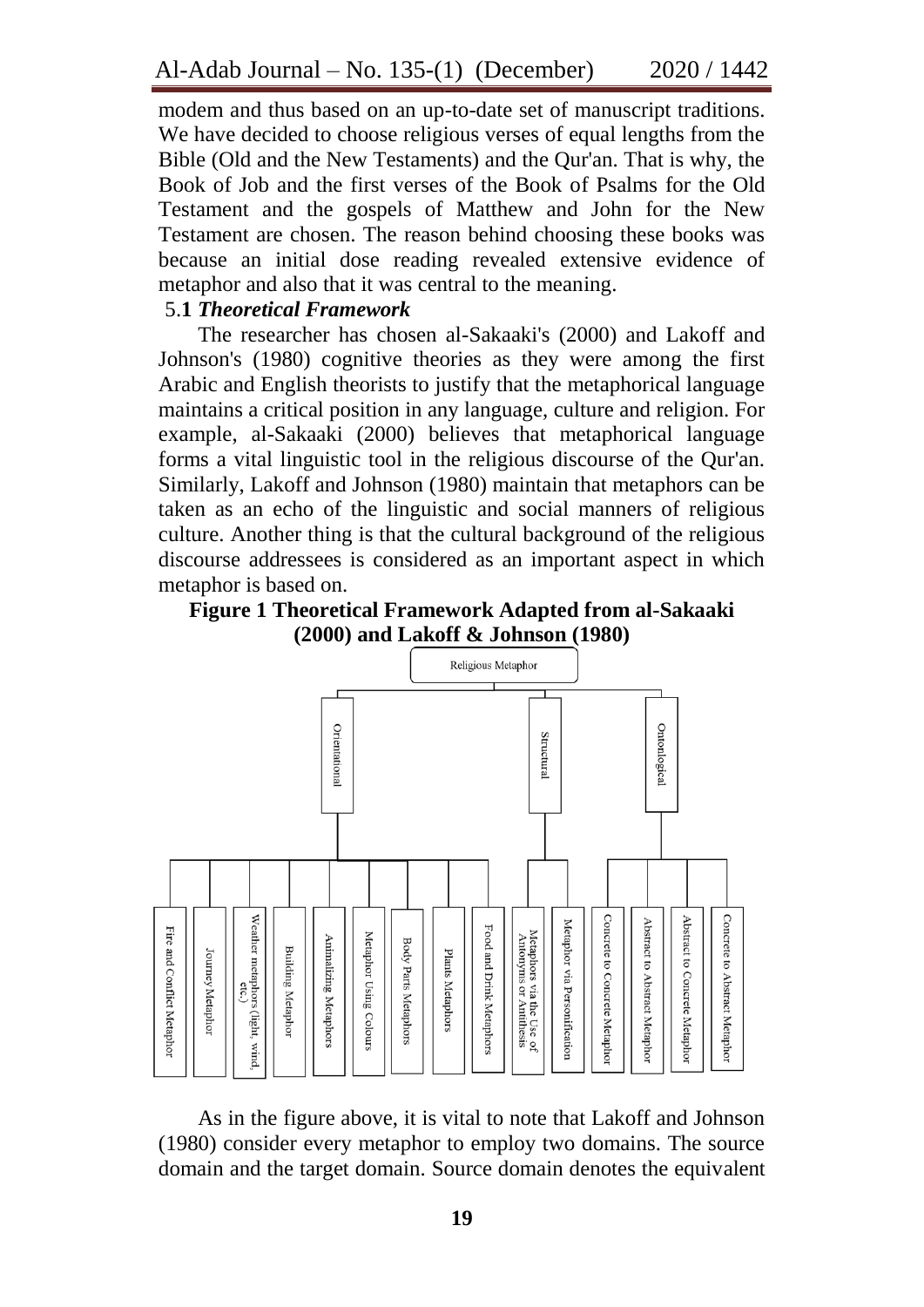figurative meaning or the concept that one draws upon in order to create the metaphorical construction. As for the target domain, it is the topic or concept that one wants to describe via the metaphor.

Their key view is that there are three types of metaphor from the cognitive perspective: structural, orientational, and ontological (p.5). Structural conceptual metaphors are considered by them as the group with the highest number. In this kind of conceptual metaphor, complicated and abstract experiences are conceptualized based on the experience of simple and specific experiences. In orientational conceptual metaphor, a system of ideas is organized in the relation and interaction in space like up-down, inside-out, front-behind, shallow-deep, etc. Lakoff and Johnson (1980) called this group the orientational metaphor because they are related to the orientation in space.

Thirdly, Lakoff and Johnson (1980) believed that the conceptualization of our experience under the conceptual domain of material or tangible things helps us extract abstract experiences and ideas out and see it as objects or concrete substances.

Using different terminology, al-Sakaaki's (2000) adapts two elements which interact with each other during the metaphorical process, "tenor" and "vehicle." Tenor is the original element that is compared to another object from a different domain. While "vehicle" is the borrowed entity in terms of which tenor is presented. In other words, "vehicle" is the word that is used non-literally "metaphorically" and "tenor" is the surrounding literal meanings.

## **2.2** *Research Procedure*

The present study adopts three procedures to achieve data analysis. First, a qualitative analysis that involved reading two good translations of the Bible and the Qur'an keeping notes on the more noticeable uses of metaphors in the two books. The second procedure was a quantitative one in which the metaphoric and literal uses of the words are compared and shown in order to show a tendency to be used metaphorically in the first stage. In the third procedure, the use of metaphors in the Qur'an with that of metaphors in the Bible are compared.

This was because the qualitative reading approach appeared that some metaphors found in the Qur'an are similar to those found in the Bible, while in other cases metaphors that commonly occur in the Bible were rarely used in the Qur'an. Two searchable electronic versions of the Qur'an and the Bible in which both qualitative and quantitative analysis were used. Finally, the analysis of metaphor was to identify the cognitive justification of metaphors and to examine their persuasive power role in the religious discourse.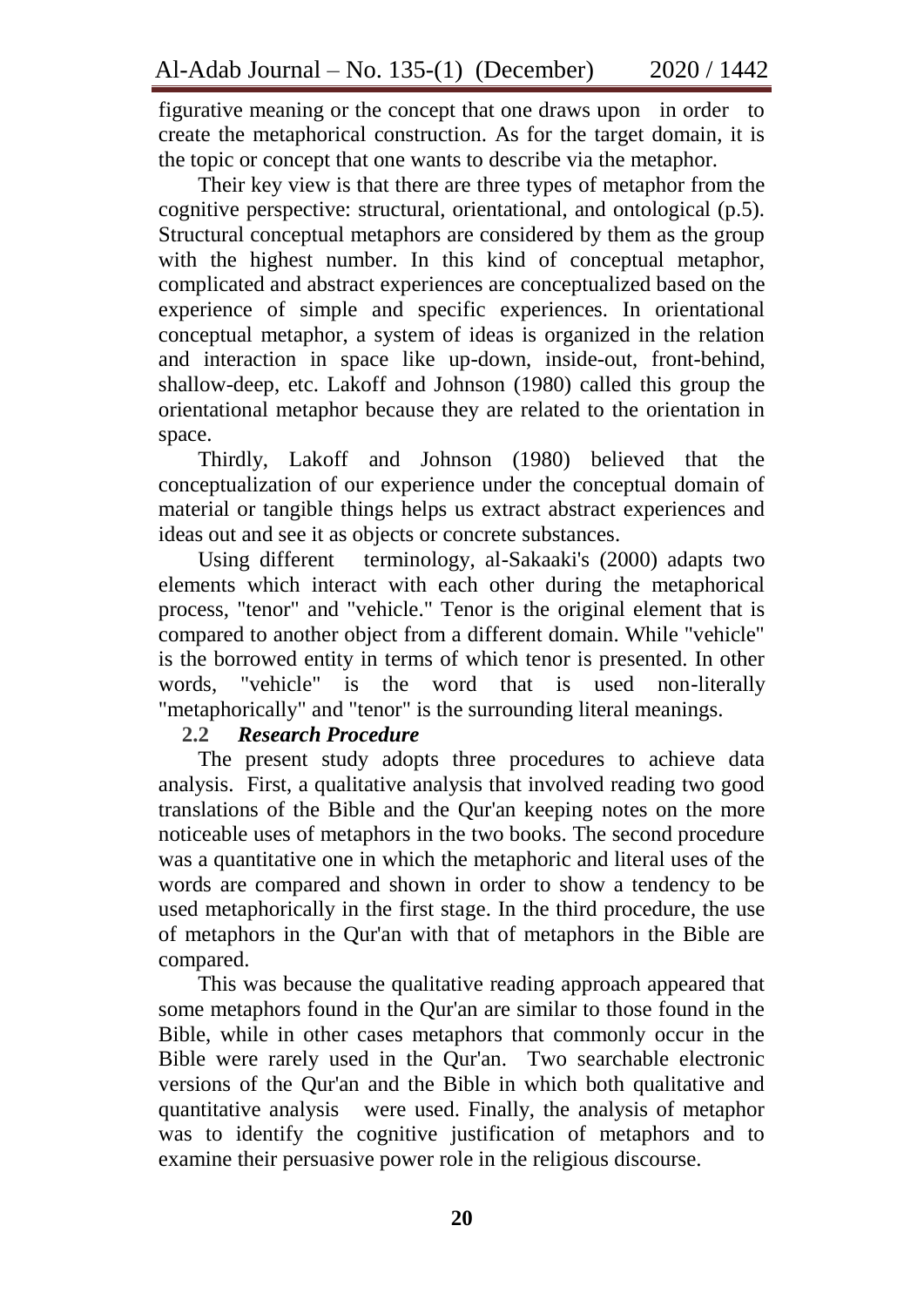# **3. Analyzing Data**

# **6.1** *Ontological Metaphors*

The first type is the ontological metaphor which is a matter of seeing an abstract concept in terms of a physical entity, a concrete in terms of an abstract metaphor, concrete to concrete metaphor and abstract in terms of an abstract entity. Lakoff & Johnson (1980, p. 27) explain that such abstract or concrete entities are ideas, feelings and events. For example, life, inflation agony, hatred are not humans, but when they are given qualities of human beings such as cheating, catching up eating, catching up and dying, they become ontological metaphors. Ontological metaphors like these are necessary for the religious texts when attempting to deal rationally with human experiences.

## *a. Abstract to Concrete Metaphor*

AI-Sakaaki (2000) often uses similar related cognitive potentials when defining whether a metaphorical expression is taken to be a concrete or an abstract expression. To this end, the Quranic texts use adjective-noun word pairs which are often presented visually in two conditions: (1) concrete, easy to experience with the senses; and (2) abstract, difficult to experience with the senses.

## *b. Concrete to Abstract Metaphor*

This class is the opposite of the former one. For this, metaphor arises when a comparison between a borrowed concrete object with an abstract one is made. For example, in "*Nay, but We hurl the truth against falsehood and it prevails over it, and behold, falsehood vanishes away y. Then woe to you for that you describe!*", the word hurl implies the force with which the right goes down on falsehood. It indicates that abstract battle which erupts between the truth and the falsehood until truth hits the head and smashes falsehood to death.

Secondly, a similar combat is well considered in the struggle between the powers of darkness and light which intend to refer to disbelief and faith in God as in "*A Book We have sent down to thee that thou mayest bring forth mankind from the shadows to the light by the leave of their Lord, to the path of the All-mighty*". The metaphorical meaning of from the shadows to the light is borrowed to give the meaning of a continuous war.

## *c. Concrete to Concrete Metaphor*

This kind of metaphor is often performing the function of borrowing a concrete object compared with another concrete object as in the following Qur'anic verse: "*And also in Ad, when We lost against them the withering wind*". The metaphorical meaning: *Ad people are the great-grandson of Sam ibn Noah* were hit by a withering or a devastating wind. It can be noticed here that the word 'wind', which is often used to denote the meaning of bringing rain or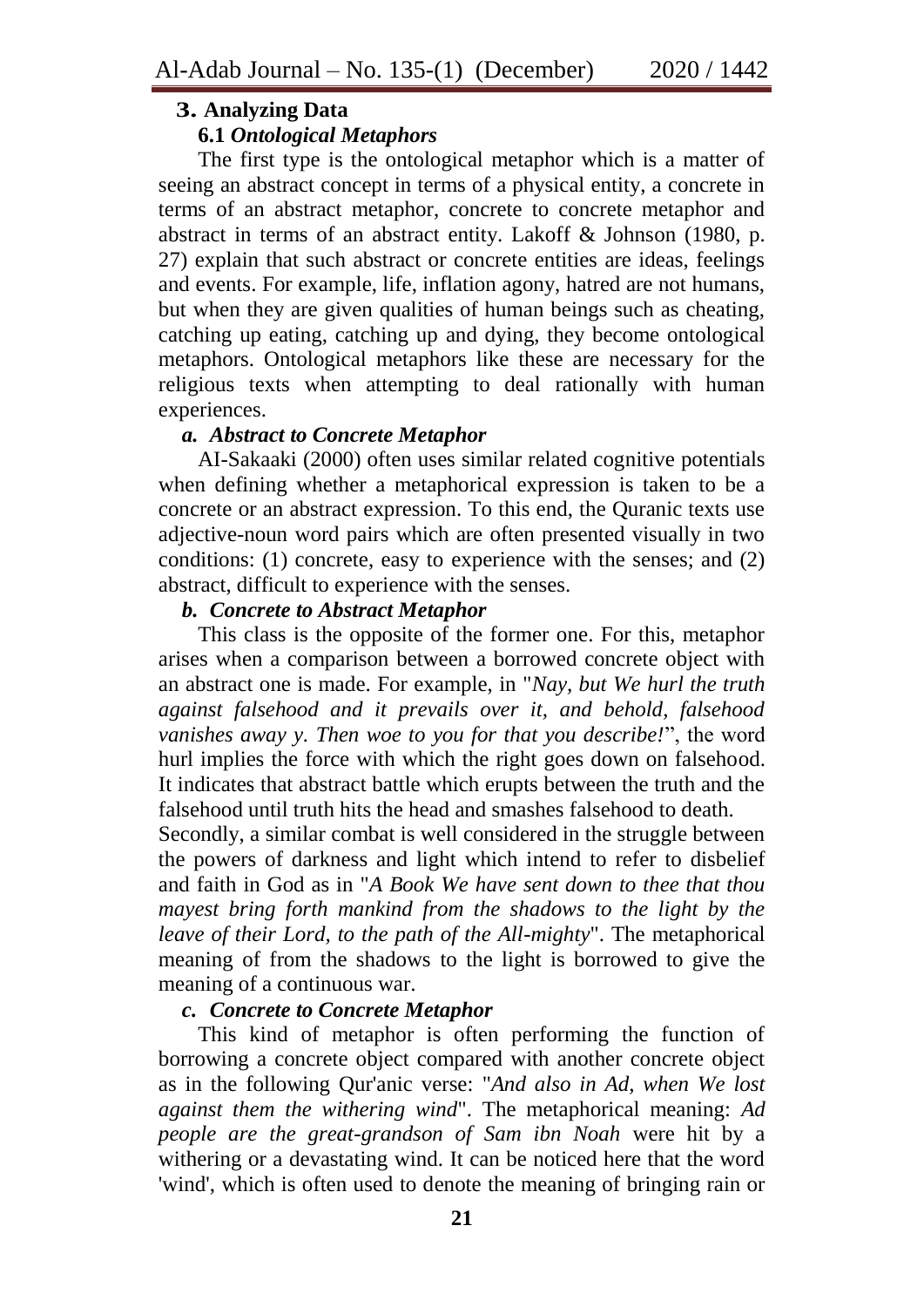providing a water or promoting the growth of plants, is performing the function of borrowing a concrete object. For the wind which is sent to (Ad people) without gain, but to ruin them. As such, the word 'wind' is borrowed to compare a term with a withering or a sterile person that is 'the borrowed-from' expression. Both 'wind' and 'sterile person' are concrete objects.

## *d. Abstract to Abstract Metaphor*

This type of metaphor is the opposite form of the former type. The 'borrowed- from' and 'the borrowed-to' are abstract objects. For instance, the metaphorical meaning in "*Alas for us! Who roused us out" of our sleeping place*?" is carried out by the abstract word or expression of 'sleeping' which is the 'borrowed-from' word and the word or expression 'death' is giving the 'borrowed-to' quality. Both notions are abstract.

#### **6.2** *Structural Metaphors*

Lakoff & Johnson (1980, p.5) explain that structural metaphors are cases "where one concept is metaphorically structured in terms of another". The concept that needs explanation is understood via the corresponding source domain. They explain that an ordinary activity like argument can be understood in terms of war. They affirm that this metaphor can be found in a lot of grammatical structures. They state that if one engages in an argument, one does not use any kind of structure, but special ones.

#### *a. Metaphor via Personification*

The difference between metaphor and personification should not be confused here. For metaphor can be performed via personification only where the writer makes an object sounds like it is- or is acting like- a person/animal.

Metaphorically, the Qur'anic verses use some personified images as they may arise in a number of positions in the Quran. For instance, the metaphorical meaning in "by the dawn sighing" is built via personification for the dawn is described as it breathes away the darkness. The word or expression "dawn" is regarded as a human being who can breathe. Therefore, this kind of metaphor is associated with a personified figure of speech.

## *b. Metaphors via the Use of Antonyms or Antithesis*

Antonyms or Antithesis are words that have contrasting or opposite meanings. Like so much of the English language, "antonym" is rooted in the Qur'anic verses. For the Qur'anic verses use some figures of speech metaphorically either as a proposition that contrasts with or reverses some previously mentioned proposition, or to show two opposite cases as in "the blind and "the seeing", "strengthen and "break or violate", " hidden hatred" and "love", 'to hide" and "to make evident" and so forth. For instance, "*Say: Are the*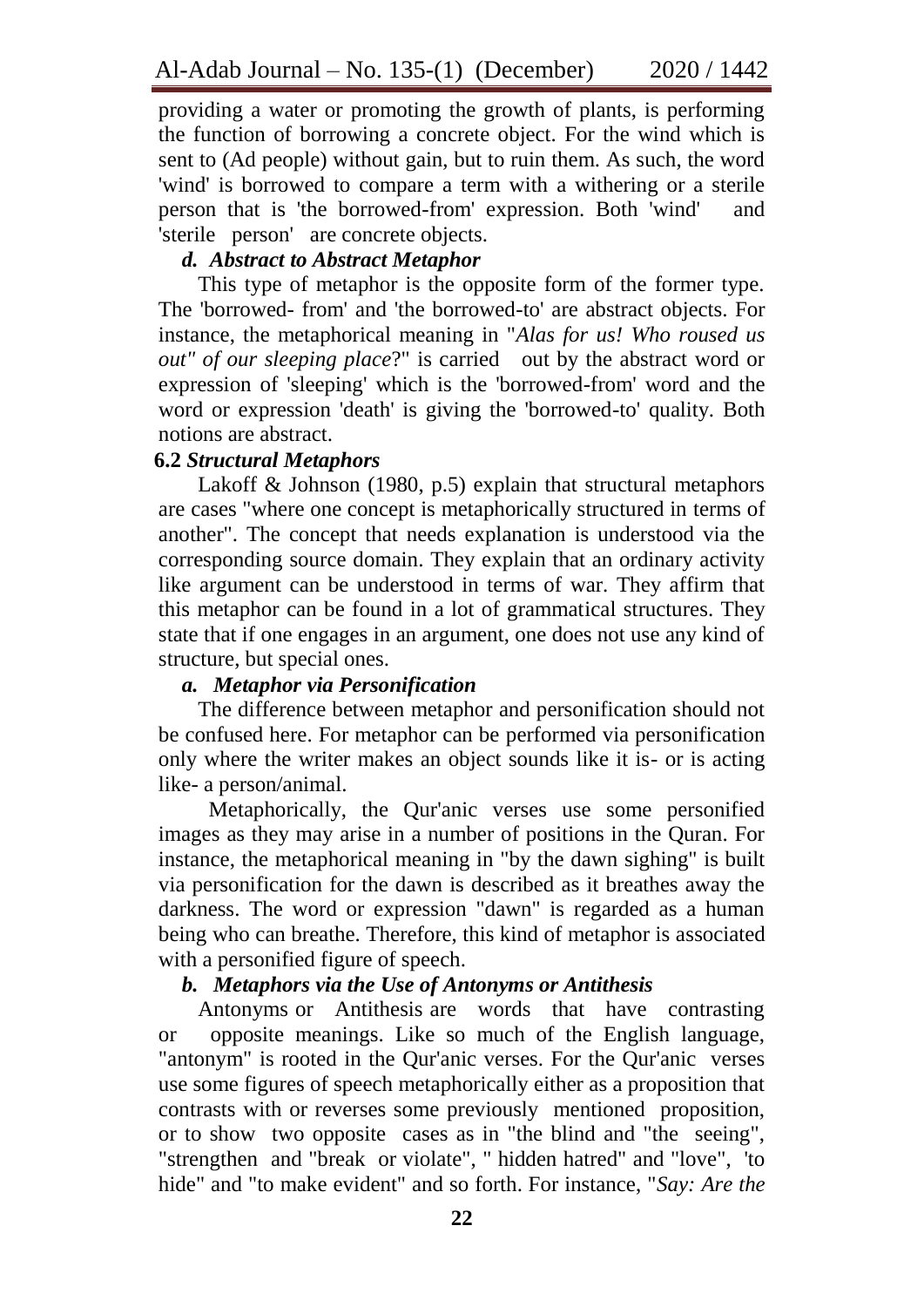*blind and the seeing man equal, or are the shadows and the light equal? Or have they ascribed to God associates who created as He created, so that creation is all alike to them*?" Literally, neither the blind nor the seeing persons are alike and neither the shadows nor the light are equal. Metaphorically, the image which is identified as 'blind people' refers to the 'disbelievers'. For they do not follow the right path of those 'seeing persons' who are the 'believers. The same thing may occur with the metaphorical meanings of darkness and light as these are related to darkness as 'misguidance' and 'light' as 'faith'.

## **6.3** *Orientational Metaphors*

The third conceptual type of metaphor is the orientational metaphor which has a certain approach on a concept. Lakoff & Johnson (1980, p.14) define this type of metaphor as it "gives a concept a spatial orientation". The source domain saturates the target domain with certain direction.

In other words, people draw the pictures that metaphors shape in their minds as new orientation. Lakoff and Johnson (1980, p.14) state that orientational metaphor emerges from bodily experience to physical things. They explain that the physical basis is the comer stone of such metaphors.

## *a. Body Parts Metaphors*

These are common metaphors in English language such as "rule of thumb", "the heart of the matter", "broken heart", "broke my heart", "butterflies in the stomach", "one foot in the grave" etc. which can indicate deeper meanings than conveying a surface level implication. Lakoff & Johnson agree that human body parts are designed for suitable metaphors in language to validate and show the prominent systems of thinking, filling the gaps of distance in meaning and taking the meanings from the human self or body. Likewise, the Qur'anic verses comprise metaphors via the use of the expressions of different body parts such as "othan' or ear, 'Khad' or cheek, 'yed' or hand and 'aunq" or 'neck. The following table will show such use for the body parts in the Qur'an.

| <b>Body Parts Metaphors</b> | Frequency of metaphors |
|-----------------------------|------------------------|
| Ear                         |                        |
| Eve                         |                        |
| Face                        |                        |
| Hand                        |                        |

## **Table 1. Identification of Body Parts Metaphors in the Qur'an**

For example, God says "*Turn not thy cheek away from men in scorn, and walk not in the earth exultantly* ". Literally, the meaning could be do not tum your cheek away from your people. However, the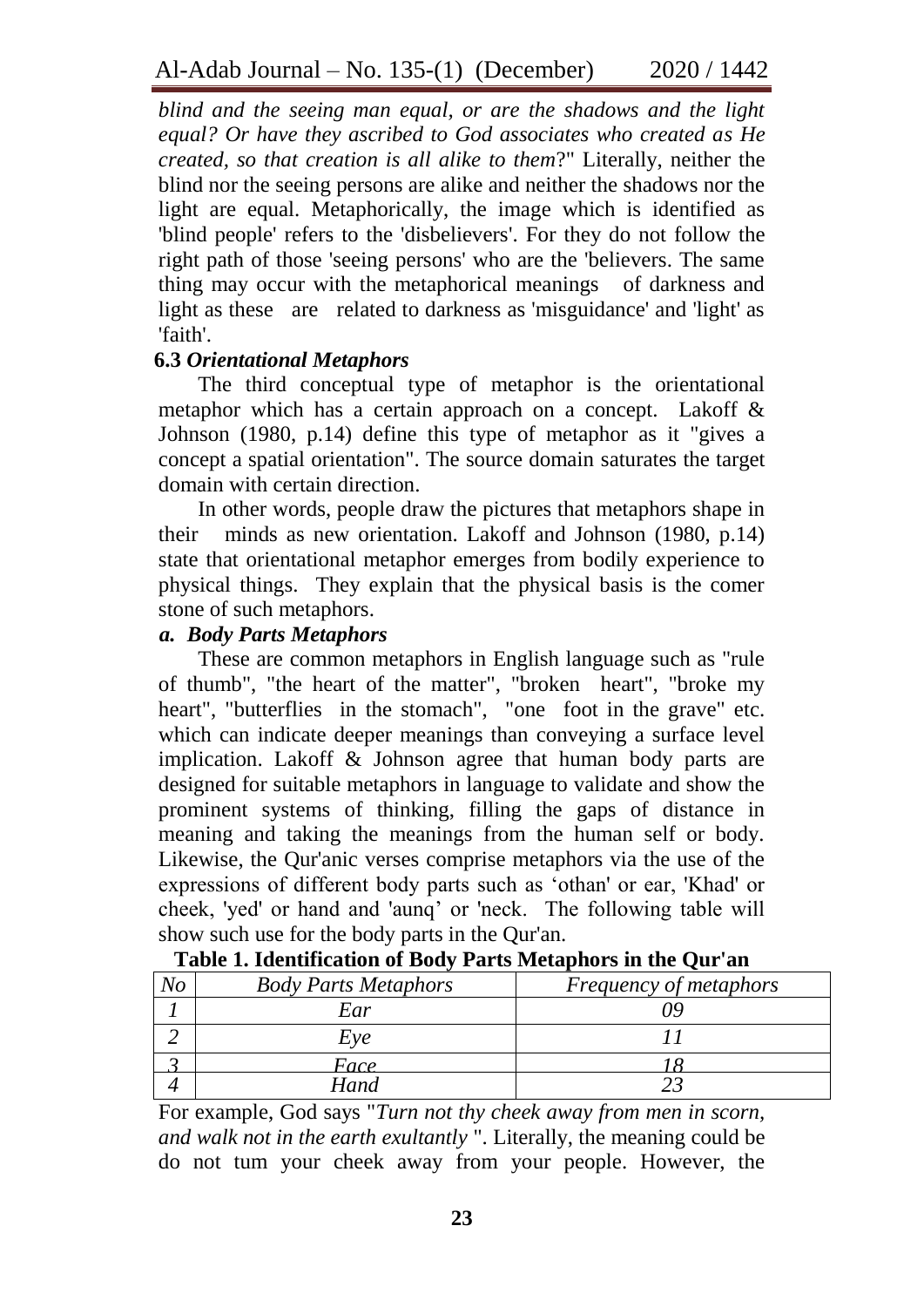meaning of metaphorical expressions is that one that should not walk proudly or turn his/her face away from people in disdain.

## *b. Animal Metaphors*

Lakoff & Johnson (1980) believe that animal metaphors are powerful tools for framing our relationship with the environment and that they can be understood in the contexts of some humans as animals or similar to animals as in as blind as a bat (weak eyesight), as busy as a bee (industry) and shed crocodile tears (insincerity).

However, the Qur'anic verses use metaphors to explore the human relationship with nature and animals. For instance, the common metaphor of animals is that "*The likeness of those who have taken to them protectors, apart from God, is as the likeness of the spider that takes to itself a house; and surely the frailest of houses is the house of the spider*". The metaphorical meaning is that those who take protectors other than Allah is that of the spider building a house (to itself). In other places, the Qur'anic verses metaphorically use words or expressions that refer to animal features. For instance, "*lower to them the wing of humbleness out of mercy*". The expression or word 'al-janah' or a 'wing' is employed metaphorically to confirm the importance of great humility and modesty via treating the parents.

# *c. Metaphor Using Colours*

Our analysis here consists of colour lexical items where the colour contributes to the meaning in the metaphor. For the Qur'anic verses metaphorically use images or words or expressions that refer to colour features. For instance, in *"the day when some faces are blackened, and some faces whitened",* the metaphorical meaning depends on colours for white faces denote to those who are considered as believers while black faces refer to the disbelievers.

## *d. Other forms of Metaphor*

Though the above forms of metaphor are the most common metaphors in the Qur'an there should be a firm grasp of the other different forms of metaphors. For example, life as a journey, the weather representing the wind/ whirlwind, rain, flood, fire, light and plants showing seeds or trees or fruits are also present metaphors in the Qur'an. The following table can summarize these other forms and their frequency of occurrence.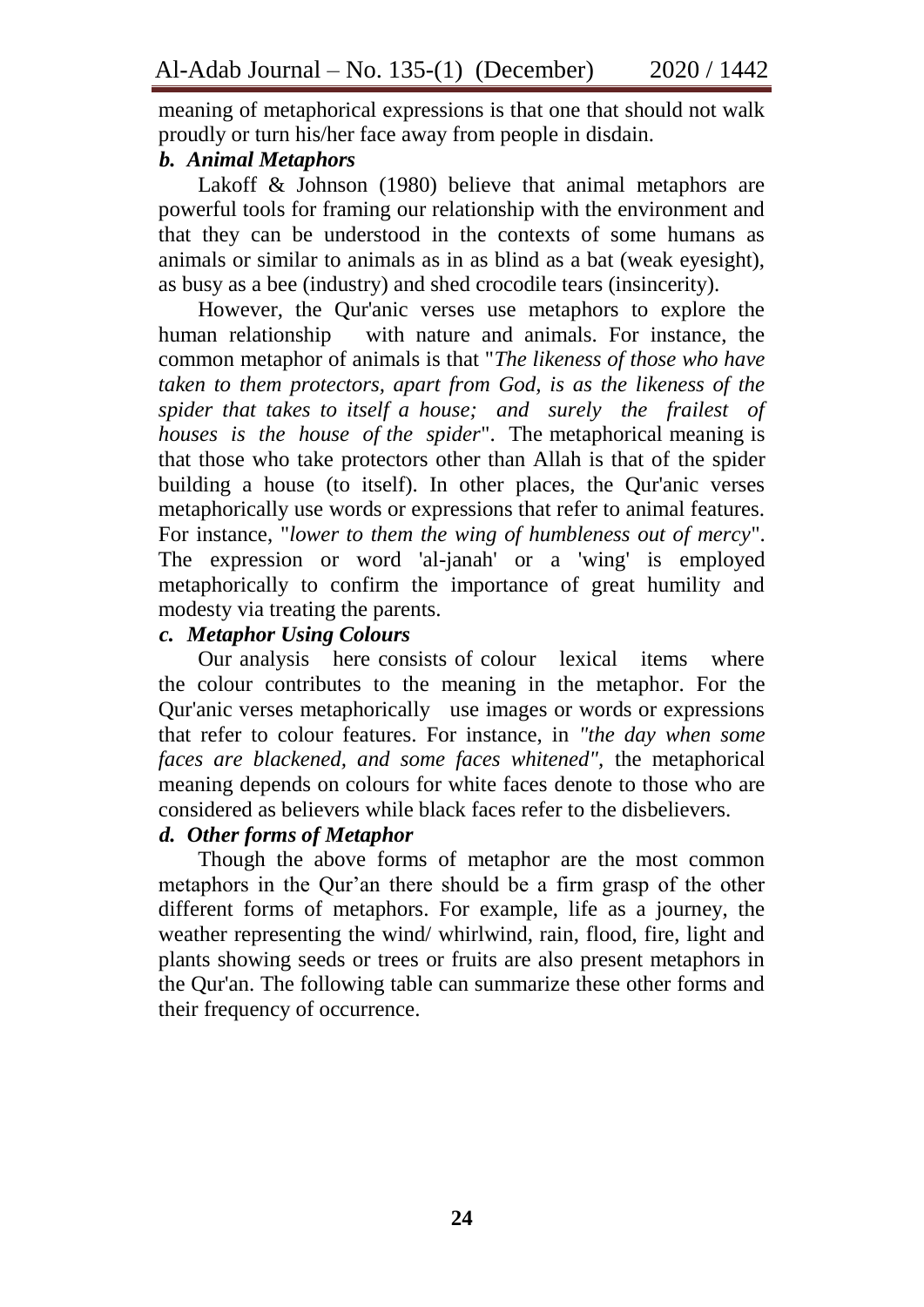## **Table 2 Other Forms of Metaphor and its Frequency of Occurrence in the Qur'an**

| N o | keywor  | <b>Frequent Synonyms</b>             | Metaphor in |
|-----|---------|--------------------------------------|-------------|
|     |         |                                      | Our'an      |
|     | Journey | Path, Step, forward, journey, burden | 134         |
|     | S.      |                                      |             |
|     | Weathe  | Wind/whirlwind, Rain, Flood, Snow,   | 77          |
|     | r       | Hail, Mist, Tempest, Storm, Cold,    |             |
|     |         | Heat, Drought                        |             |
|     | Fire &  | Light, Fire, Dark, Lamp, Bright,     | 338         |
|     | light   | Kindle, Shadow, Flame, Shining,      |             |
|     |         | Torch, Candle, Spark, Dawn           |             |
|     | Plants  | Seed, Grow, Root, Tree, Fruit,       | 160         |
|     |         | Branch, Harvest, Withered, Flourish, |             |
|     |         | <b>Bud, Shoot, Blossom</b>           |             |

**6.4** *Metaphors and Christian Religious Discourse (the Bible)*

Like the Qur'an, the Bible (Old and New Testaments) uses metaphors extensively as a way of illustrating issues for persuading the public of its teachings. It creates many images which suggest similarities between many

different ideas or notions, without implying that they are identical such as the lamb of god, the word of god, the bread of life, the living water, the good shepherd, the alpha and the omega, the first and the last, the prince of peace, the tree of life, king of kings and lord of lords. Additionally, we have found that major metaphors in the Old and New Testaments can be classified as in the following table.

| N <sub>O</sub> | Lexical key       | <b>Old Testament</b> |        | <b>New Testament</b> |                |
|----------------|-------------------|----------------------|--------|----------------------|----------------|
|                |                   | Job                  | Psalms | <b>Matthew</b>       | John           |
| 1.             | Animals           | 24                   | 43     | 15                   | 13             |
| 2.             | Conflict          | 22                   | 54     | $\theta$             | $\theta$       |
| 3.             | Plants            | 29                   | 19     | 9                    | 23             |
| 4.             | Light             | 27                   | 15     | 7                    | 16             |
| 5.             | Building/shelter  | 19                   | 37     | 4                    | 2              |
| 6.             | Food &. Drink     | 21                   | 18     | 2                    | 14             |
| 7.             | <b>Body</b> parts | 19                   | 21     | 4                    | $\overline{2}$ |
| 8.             | Journeys          | 10                   | 24     | $\mathfrak{Z}$       |                |
| 9.             | Weather           | 17                   | 8      | $\theta$             | 0              |
| 10.            | Fishing and       | 11                   | 10     | $\overline{2}$       | 0              |
|                | <b>Hunting</b>    |                      |        |                      |                |
|                | Fire              | 10                   | 8      |                      |                |

**Table 3 Major Metaphors in the Old and New Testaments**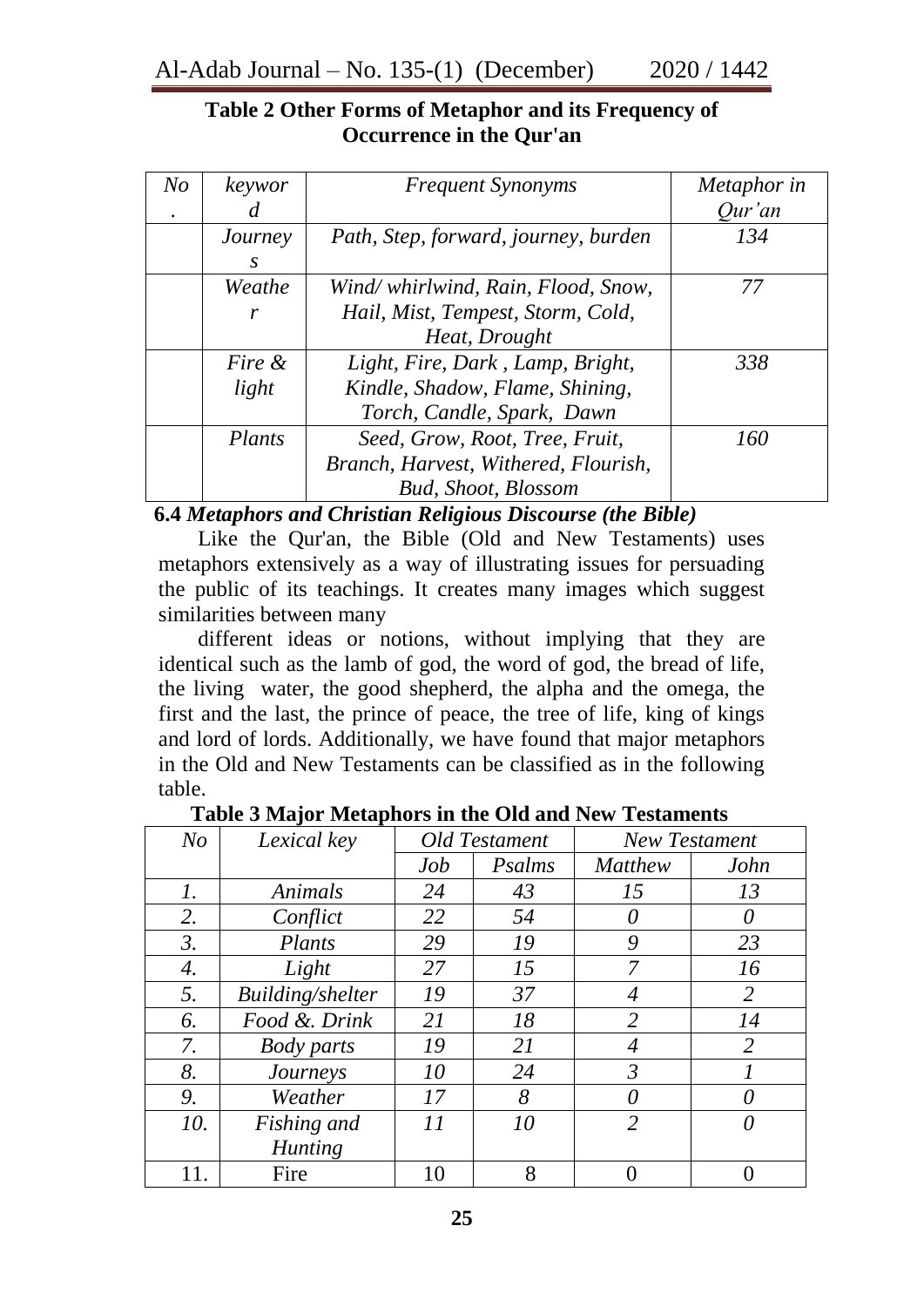Still, "The Lord is my shepherd" is one of the most famous of deification metaphors that we have found in the Bible and it is a foundation of Christianity. God is here compared to a shepherd tending to and protecting his flock comparable to the sower of the seeds in Qur'anic verses. From the table, it can be noticed that metaphors have been employed in the Bible to achieve distinct communicative targets. For instance, they are used to transfer wisdom, to denote a caution, to cite examples for people, to portray images for the vitality of their faith. In overall, Biblical metaphors are used to prove a point an indisputable view. They aim to convince the addressees that what is said is guaranteed to be true via referring to animals, plants, light and fire, building and shelter, foods and drinks, body parts, fishing and hunting, journeys and weather. Further examples are given below:

## **6.5** *Ontological Metaphor*

Lakoff & Johnson (1980, pp.  $25-34$ ) state that the nature of ontological metaphors is to make a non-entity into an entity. They may involve reifications (treating happiness, fear, or evil as a material thing), personification and deification with God (treating a person like a god). Such metaphors often take the ways or forms of viewing activities or ideas as physical beings and substances. Also, they argue that "*the conceptual systems of cultures and religions are metaphorical in nature*" (p.40). In their theory, they further argue that metaphorical mappings are deeply rooted in people's bodily experiences.

For these experiences give rise to the so-called conceptual image schemas. Those schemas are mapped onto the more abstract conceptual or ontological domains in the metaphorical process (Johnson, 1987, p.126). Our analysis opens here with the ontological metaphor of sin in the Bible since it constitutes an important aspect of the Christian faith and Christian teaching as it clearly states that all need salvation and that salvation is obtained by all via Christ, which means freeing them from their sins. In the examples collected from the Bible, sin is personified and described as a being that, like humans, is boom, grows, and then gives birth to death.

For instance, in James (1: 15), it is mentioned that "*when that desire has conceived, it gives birth to sin, and that sin, when it is fully grown, gives birth to death*". In other cases, it functions a subject that requires a human agent. Consequently, its sin is said to have come into the world via man as in Romans (5: 12): "*sin came into the world through one man, and death came through sin, and so death spread to all because all have sinned*". Second ontological metaphor is built via deification which is framed by the metaphor of adoption.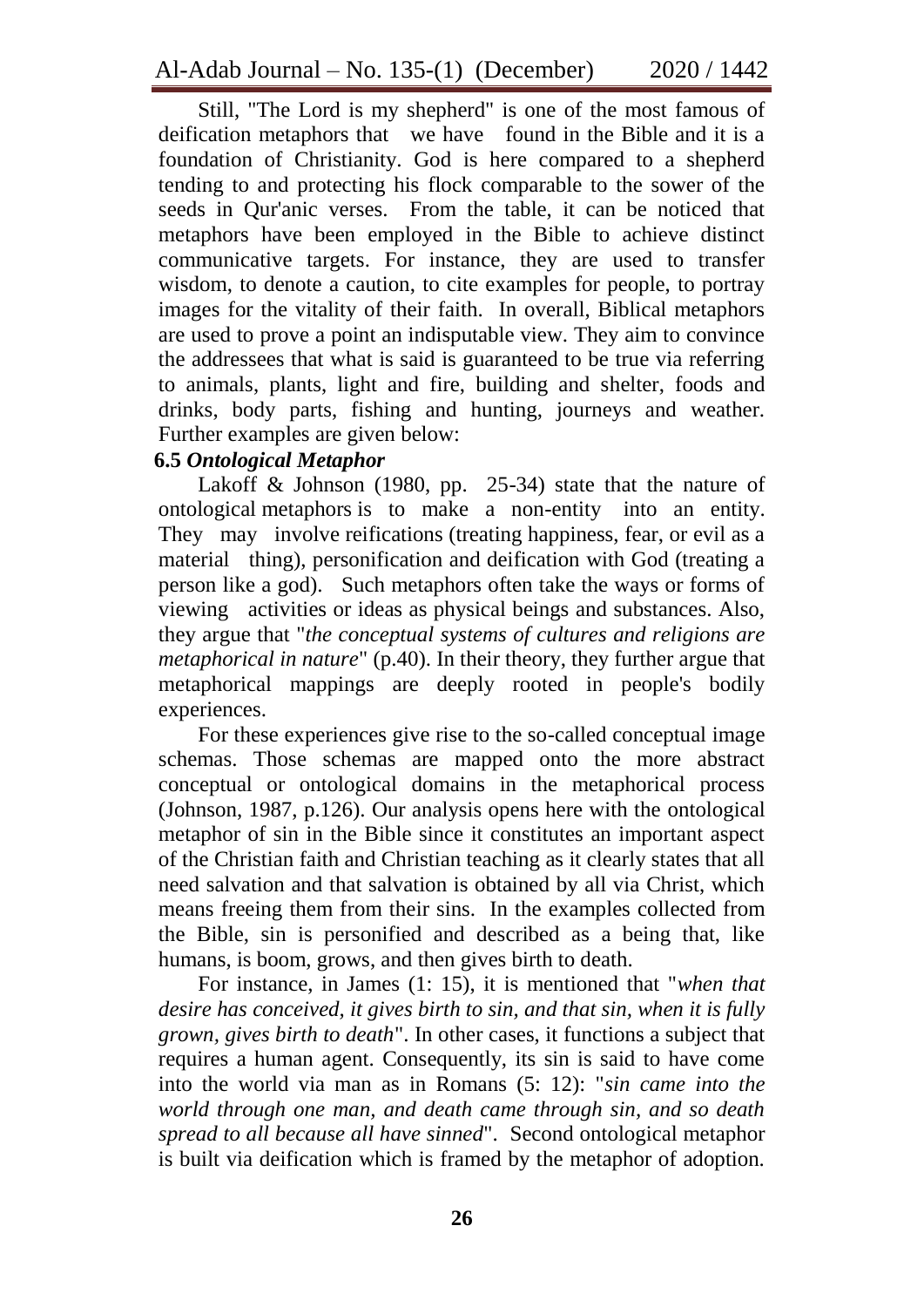That is, Christ is treated as being an adopted "son of God" and hence being a "god".

## **6.6** *Structural Metaphors*

In such metaphors, one concept is often structured in terms of another. Indeed, there is a whole system of intenerated concepts as Lakoff and Johnson states (1980, p.14). For example, death is metaphorically described as a sleep, while resurrection is pictured as a waking up. Still, death is directly related to in the New Testament contexts with the eschatological resurrection of Jesus. Our Analysis of the relevant verses from the Bible demonstrates that the core of structural metaphors is represented by certain f01ms of the verbs such as stand, raise, die, live and wake up. Most structural metaphors are associated with the idea of rising up or waking or standing.

Lakoff and Johnson (1980) explained that structural metaphor is understood through a specific conceptual domain of "argument" between to contrastive sides such as good and evil or light and drunkenness. In line with this, the structural metaphors used in our sample of the Bible come with a conceptual domain of "debate". This is the basic characteristics of the structural conceptual metaphor. Besides, in this group of structural metaphors, the hard debate of the Bible is that people who reject God and harm other people will eventually receive punishment for them. That's also the same debate of the Qur'an in the teaching behind heaven and hell. That is to say the divine fierceness of the Qur'an and the Bible is part of God's battle against evils. And this debate or battle or argument between good and evil develops as time goes on.

# **6.7** *Orientational Metaphors*

A large part of its persuasive power, the language expressions in the Bible are motivated by orientational metaphors. These metaphors start with Christian bodily experience that include foods, drinks, plants, animals, fishing, building and making journeys as these shapes the meanings of many idioms and expressions in the Bible. From the examples given below, it can be shown that the explicit conceptual metaphors that motivate persuasive meanings not only lead to better religious teaching but also makes language expressions more interesting to learn.

Food and Drink Metaphors as in "*My soul thirsteth for God, for the living God: when shall I come and appear before God?*" (Psalm 42.2)

Plant Metaphors as in "*The righteous shall flourish like the palm tree: he shall grow like a cedar in Lebanon.*" (Psalm 92.12).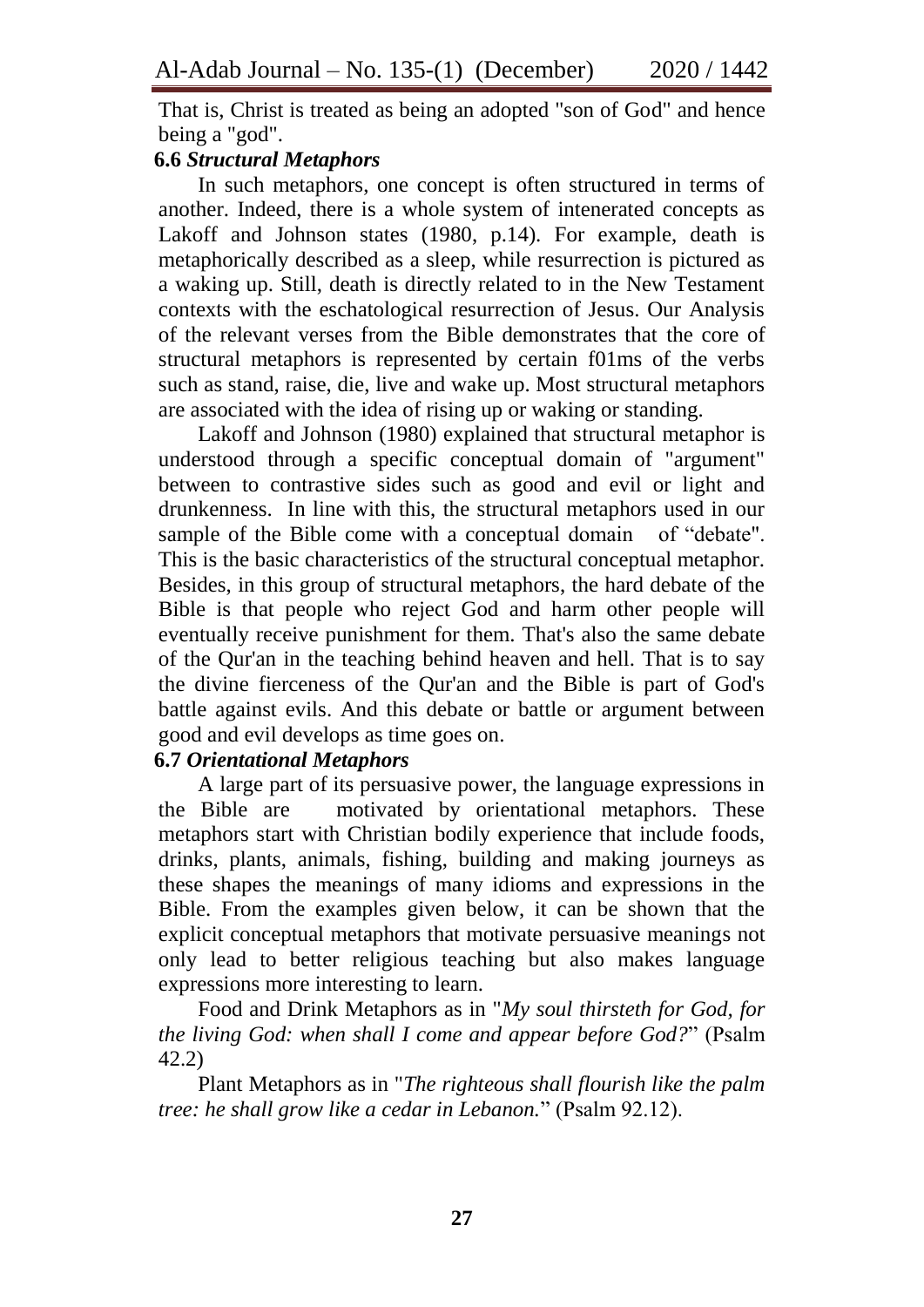Building Metaphor as in "*I am the door: by me if any man enters in, he shall be saved, and shall go in and out, and find pasture.*" (John 10.9).

Animal metaphors as in "*Each evening they come back, howling like dogs and prowling about the city. They roam about for food, and growl if they do not get their fill*." (Psalms 59.15).

Journey metaphors as in "*Shew me thy ways, 0 LORD; teach me thy paths.*" (Psalm 25.4).

According to Lakoff and Johnson (1980), metaphor is a cognitive device capable of dealing with truth and not just style. Therefore, each of the above activate a cognitive metaphor of spiritual life and suggests a steady and successful progress towards the goal of spiritual fulfilment. For the physical basis for personal survive such as plants, drinks and food as well as the basis for his/her well-being such as happiness, health and life are expressed as a palm tree or a food or a door.

Moreover, according to Lakoff (1996, p.250), such metaphors construct the system of a divine morality which is structured metaphorically on the basis of bodily experiences, and it has its source in the promotion of a moral well-being. That is, all of aforementioned metaphors correspond to a different type of ethics. For example, life as a journey is a common metaphor that makes sense that we human beings are journeying people. We should make sense of our life by understanding it as a journey, as the unfolding story of who we are and what we do in the world must travel with a deep consciousness of God.

## **4. Conclusions**

The present paper has tackled the functions and major types of metaphor in the Qur'an and in the Bible within the theoretical framework put forward by Lakoff & Johnson (1980) and al-Sakaaki (2000). It grounds itself in the Cognitive Theory of Metaphor. For the two Abrahamic religions of Christianity and Islam utilize a conceptual apparatus and a language that describe the divine. This language can be regarded as a cognitive metaphorical system in which ontological, structural and orientational metaphors of the divine reality is expressed via vocabulary taken from everyday human bodily experience such as drinks, foods, animals, plants, body parts, journeys, etc. This means that the religious conceptual system of both books is largely metaphorical.

The three types of conceptual metaphors discussed (ontological, orientational and structural) show that mental images grounded deeply in expressions that can be activated by making Christians and Muslims understand the underlying conceptual metaphors and trace back their grounds.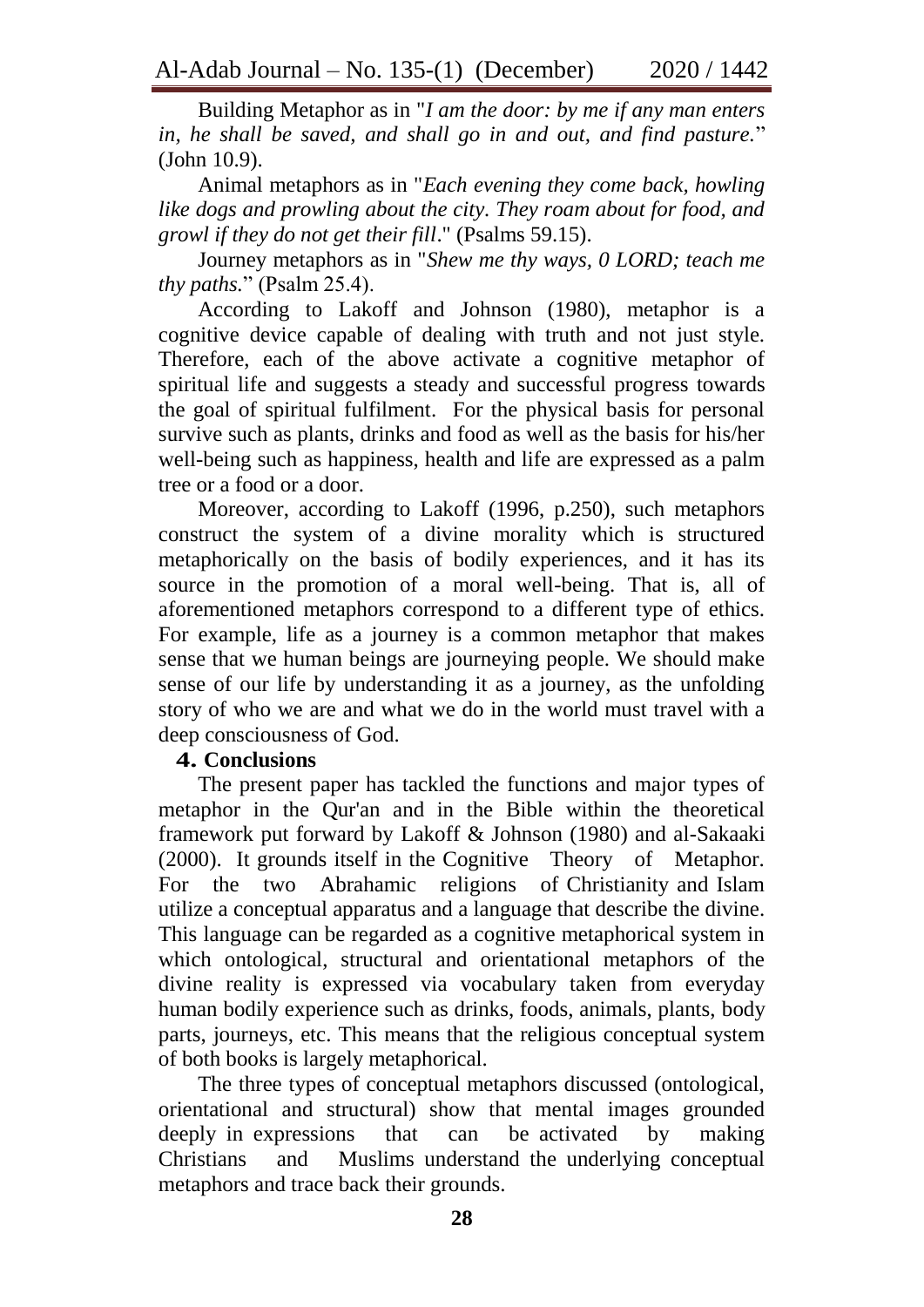We have noted that the meanings of many metaphors, especially those of concrete to abstract or abstract to abstract or abstract to concrete and so on persuade effectively. For both books did not ask Christians and Muslims to learn by heart.

Instead, they encourage them to act. Thus, the major persuasive functions for religious metaphor is relate to moral thoughts and to do decorative and rhetorical functions for searching divine reality. Subsequently, we regard the metaphor as an integral part to religious thoughts and as a way of experiencing the religious world. Moreover, metaphor is the means of transferring abstract cultural and religious meanings to the public.

Thirdly, the researchers have noticed that that there is some kind of similarity found in the classification of metaphor in both the Bible and the Qur'an which runs as follows: the main metaphor types in both books are building metaphor, conflict metaphor, fire metaphor, journey metaphor, plant metaphor, animal metaphor and weather metaphor. However, there are great differences between the two with reference to sin metaphors, deification metaphor and the socalled ontological metaphors, in which the abstract reality of sin, resurrections, redemption and human deification are conceptualized as an entity or substance or nature phenomena. It is worth noting here that the Quran and the Bible offer their readers a remarkable number of ontological, structural and orientational metaphors. Richness of all and the cultural motivations behind each conceptual metaphor in this case has contributed to the ways people from Christian and the Islamic culture understand their religion. Definitely, each of the metaphors identified in Qur'an and the Bible highlights different aspects of its complex reality, which, thanks to the variety of the cultural experiences used in the metaphorical mappings, can, at least partially, be understood and described.

Initially, the reader of the Qur'an has the impression of a text that is less heavily dependent on metaphor than is the Bible. The content of many of the verses is not metaphoric at all in that they provide guidance in codes of behaviour that are deemed acceptable and those that are deemed unacceptable. In this respect, the Qur'an offers a clear set of instructions for social practice. It would be useful to continue the research into the metaphorical mapping in both religious books. For this study does not claim that human cognition is framed by metaphor only or that metaphors in the Qur'an and the Bible are understood in exactly the same way, but was conducted to study the persuasive power of major types and functions of conceptual metaphors in selected verses from both books.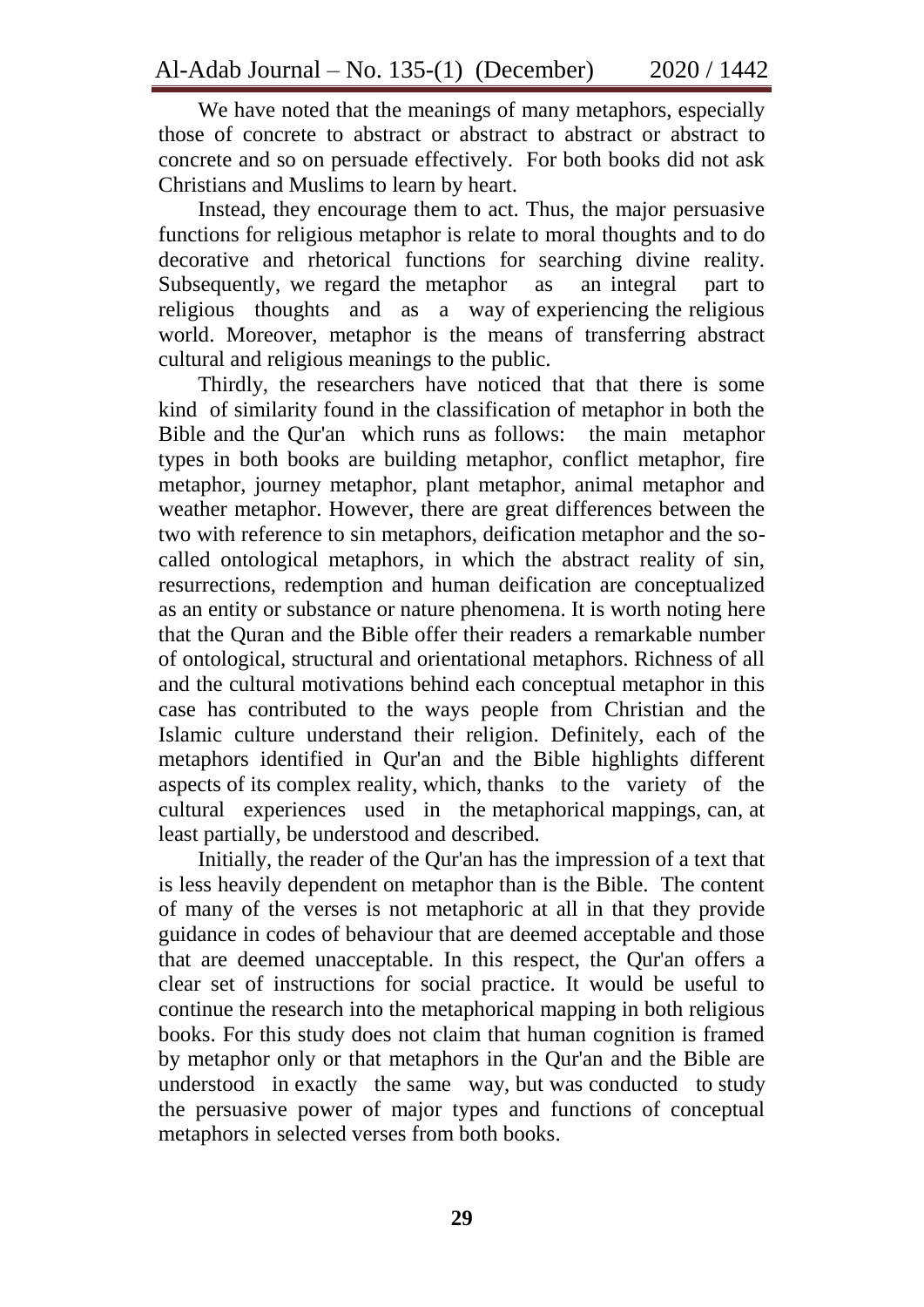A further research project could involve describing the links between the varied structures of both religious texts as linguistic objects or as cognitive representations and the processes of religious text understanding.

#### **References:**

Abrams, M. H., & Harpham, G. (2011). *A glossary of literary terms.*  Cengage Learning.

Ali, Abdullah Yusuf (1988). *The Holy Qur 'an: Text, Translation and Commentary,* Elmhu rst, NY: Tahrike Tarsile Qur'an, Inc.

Al-Ghazali (1904). *Kitab al-Mustafa min Ilm al-Usul.* Cairo: Al-Matba'ah AlAmiriyyah.

Al-Jurjani, A. (2001). *Asrar al Balaghah* (Secrets of Rhetoric). Beim t: Dar al- Ku tub al-Ilmiya.

Al-Rumani A. (1976). *Al-Nukit. fi 'Aejaz al -Qur'an* (Important Points in the rhetoric of the Qur'an). Egypt/ Cairo: Dar al-Maaref Printing and Publishing House.

Al-Sakkaki, A. (2000). *Muftah al-Uloom* (Key to Sciences). Beim t: Dar al-Kutub al-Ilmiya.

AI-Zemkhshari, J.A. (I986). AI-Kashaf Dar AI-nasher AI-Arabi. Beirut, Lebanon.

Arberry, **J.** A. (1996) *The Quran interpreted: translation with an Introduction.* Oxford University Press.

Bladick, C. (1996) The Oxford dictionary of Literary Terms. Oxford University Press. UK.

Charteris-Black (2005). *Politicians & Rhetoric.* Basingstoke: Palgrave-Macmillan.

---------- (2004). *Corpus approaches to critical metaphor analysis.* Hampshire/New York: Palgrave Macmillan.

Dickins, **J.** (2005). *Two Models for Metaphor Translation.* John Benjamin's Publishing Company. UK.

El-Sharif (2011). A Linguistic Study of Islamic Religious Discourse: Conceptual Metaphors in the Prophetic Tradition, PhD Thesis. Queen Mary, University of London.

Goatly (1997). *The Language of Metaphors.* London: Routledge.

Gibbs Jr, R. W. (2001). Evaluating contemporary models of figurative language understanding. *Metaphor and symbol,* 16(3-4), 317-333.

Gibbs Jr, R. W. (Ed.). (2008). *The Cambridge handbook of metaphor and thought.* Cambridge University Press.

Kovecses (2010). *Metaphor.* Oxford, Oxford: University Press.

------------ (2002). *Metaphor: A practical introduction.* New York Press.

------------- (1993). The contemporary theory of metaphor. In Ortony, A. (Ed.).

Kovecses, Z. *Metaphor and thought.* 2"d edition. (pp. 202- 521). USA: Cambridge University Press.

Knowles, M and Moon, R. (2006) *Introducing Metaphor.* Routledge USA and Canada.

Lakoff (2008). The Neural Theory of Metaphor. In J. R. Gbbs (Ed.). *The Cambridge Handbook of Metaphor and Thought* (ED.). pp. (17-38). Cambridge: Cambridge University Press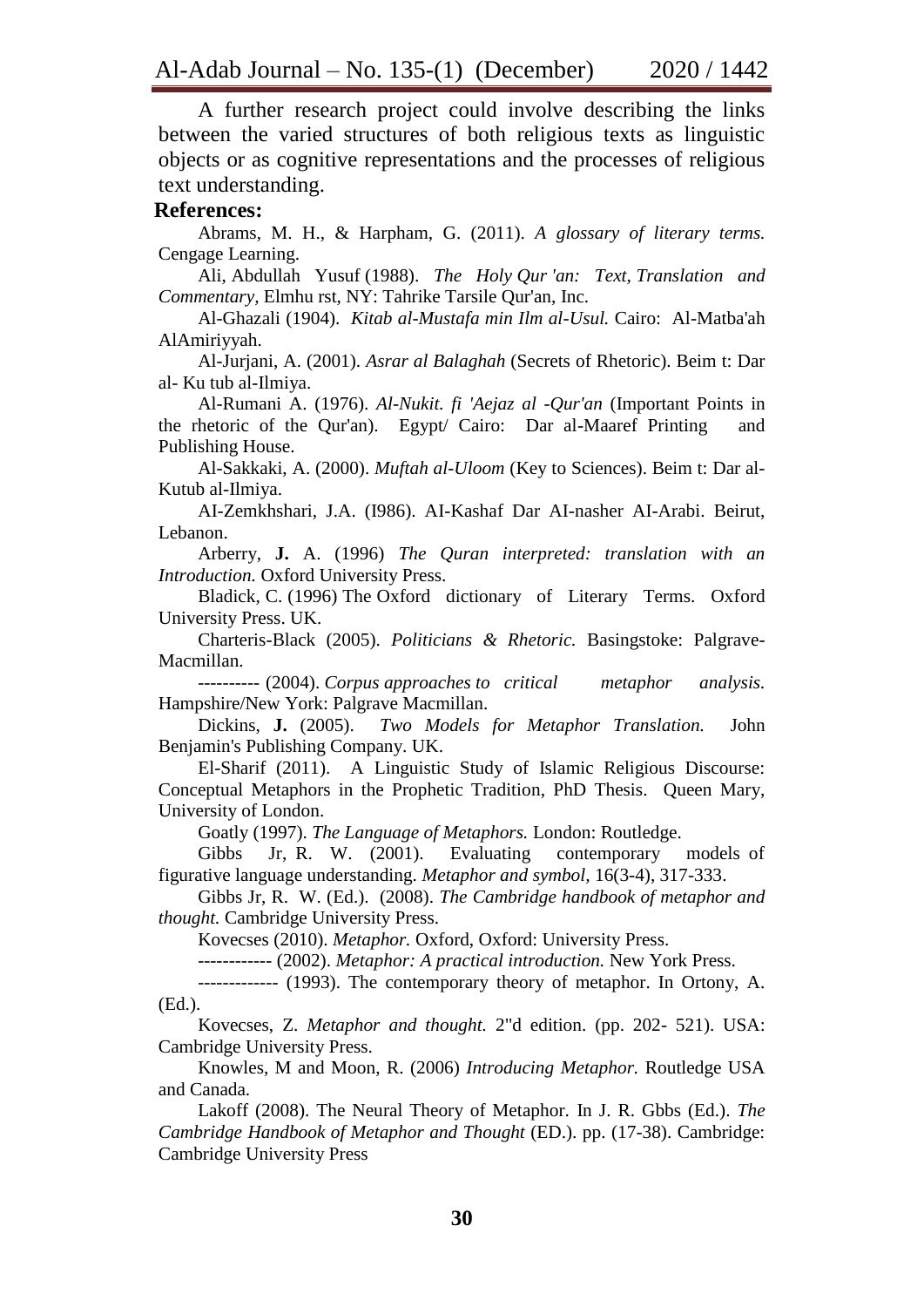Lakoff (1988). Cognitive semantics. In U. Eco, M. Santambrogio and P. Violi (Eds.). Meaning and mental representation. Bloomington and Indianapolis: Indiana University Press.

Lakoff & Mark Johnson (1980). Metaphors we live by. Chicago and London: The University of Chicago Press.

Lakoff & Turner (1989). More than cool reason. Chicago: The University of Chicago Press.

Levinson (1983). Pragmatics. Cambridge: CUP.

Mohamed (2014). The Metaphor of Nature in the Holy Qur'an: A Critical Metaphor Analysis (CMA). Journal of Arabic and Human Sciences Qassim University, Vol. 7, No. 3, PP 83-100.

Murray & Moon (2006). Introducing Metaphor. London/ New York: Routledge, 180 S. Annika Kerz, Saarbrücken

Musolff, A. (2016). *Political metaphor analysis: Discourse and scenarios.* Bloomsbury Publishing.

Newmark, P. (1988) *A Textbook of Translation.* London and New York: Prentice Hall International. UK.

Sadock (1993). Figurative speech and linguistics, in Ortony (Ed.). Metaphor and Thought. 2"d (pp. 42-57). Cambridge & New York: CUP.

Saeed (2007). Semantics. 2nd Ed. UK, USA and Australia: Blackwell Publishing Company.

Searle (1979). Expression and meaning: Studies in the theory of speech acts. Cambridge: CUP.

Soskice (1985). Metaphor and Religious Language. Oxford: Clarendon. Zahri, M. (1991) Metaphor and Translation. Unpublished PhD Thesis, Department of Modem Languages. University of Salford.